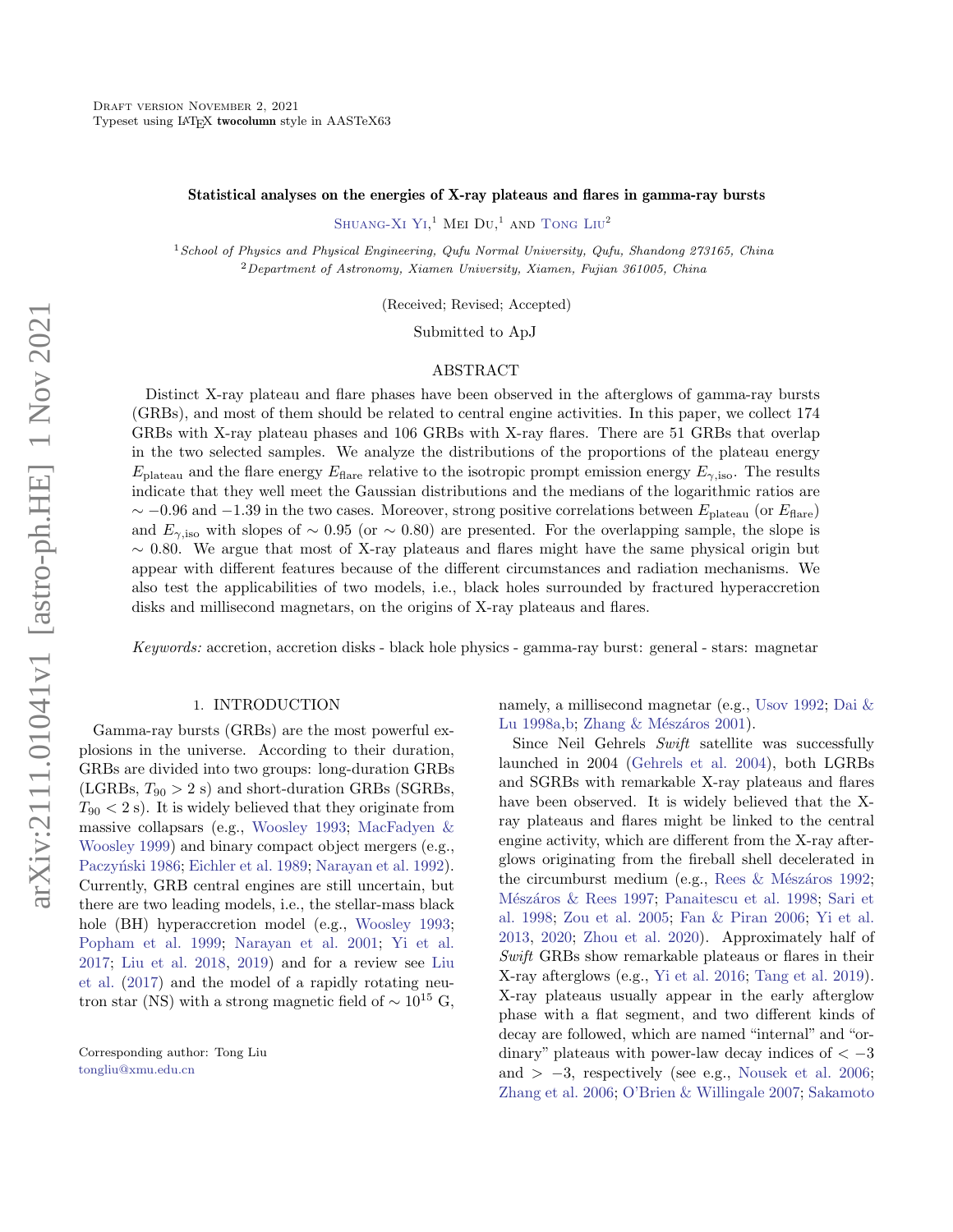[et al.](#page-7-17) [2007;](#page-7-17) [Dainotti et al.](#page-6-13) [2008,](#page-6-13) [2010,](#page-6-14) [2011a,](#page-6-15) [2013a,](#page-6-16) [2016;](#page-6-17) [Du](#page-6-18) [2020\)](#page-6-18) and for a review see [Dainotti & Del](#page-6-19) [Vecchio](#page-6-19) [\(2017\)](#page-6-19). A similar shallow decay also occurs in the optical light curves (e.g., [Si et al.](#page-7-18) [2018;](#page-7-18) [Dainotti et](#page-6-20) [al.](#page-6-20) [2020\)](#page-6-20) and Fermi-LAT GRBs (e.g., [Dainotti et al.](#page-6-21) [2021\)](#page-6-21). The typical timescales of the X-ray plateaus in LGRBs and SGRBs are approximately several hundred and several thousand seconds, respectively. Generally, the extra energy injections from the spin-down of a millisecond magnetar (e.g., [Dai & Lu](#page-6-7) [1998a](#page-6-7)[,b;](#page-6-8) [Zhang &](#page-7-5) Mészáros [2001;](#page-7-5) [Rowlinson et al.](#page-7-19) [2010;](#page-7-19) [Bucciantini et al.](#page-6-22) [2012;](#page-6-22) [Gompertz et al.](#page-6-23) [2013;](#page-6-23) [Du](#page-6-18) [2020\)](#page-6-18) or a supramassive fast-rotating quark star (e.g., [Li et al.](#page-6-24) [2016;](#page-6-24) [Hou](#page-6-25) [et al.](#page-6-25) [2018;](#page-6-25) [Ouyed et al.](#page-6-26) [2020\)](#page-6-26) are expected to explain the plateaus. Other models on the jet modes, such as the two-component ejecta (e.g., [Toma et al.](#page-7-20) [2006;](#page-7-20) [Ya](#page-7-21)[mazaki](#page-7-21) [2009\)](#page-7-21), jets with microphysical factor evolutions (e.g., [Ioka et al.](#page-6-27) [2006;](#page-6-27) [Panaitescu et al.](#page-7-22) [2006\)](#page-7-22) or bulk Lorentz factor distributions (e.g., [Uhm & Beloborodov](#page-7-23) [2007\)](#page-7-23), delayed deceleration jets (e.g., [Duffell & Mac-](#page-6-28)[Fadyen](#page-6-28) [2015\)](#page-6-28), and off-axis jets (e.g., [Beniamini et al.](#page-5-0) [2020\)](#page-5-0), have been proposed. Moreover, [Huang & Liu](#page-6-29) [\(2021\)](#page-6-29) proposed that regardless of the type of central engine, the energy injection driven by the long-lasting precessing jets can also produce plateau phases.

The shapes of X-ray flares generally exhibit a rapid rise and a slow decay (e.g., [Burrows et al.](#page-6-30) [2005;](#page-6-30) [Fal](#page-6-31)[cone et al.](#page-6-31) [2007;](#page-6-31) [Chincarini et al.](#page-6-32) [2010\)](#page-6-32). Because of the different temporal behaviors and spectral properties of the afterglows, they are thought to have the same physical origin as the prompt emission of GRBs, and parts of them are triggered by the long-lasting activities or restart of the central engines (e.g., [Margutti et al.](#page-6-33) [2010,](#page-6-33) [2011;](#page-6-34) [Mu et al.](#page-6-35) [2016,](#page-6-35) [2018\)](#page-6-36). Some theoretical models of X-ray flares have been provided, such as accretion of the fragmentation from a rapidly rotating collapsar [\(King et](#page-6-37) [al.](#page-6-37) [2005\)](#page-6-37), differential rotation in a post-merger millisecond magnetar (e.g., [Dai et al.](#page-6-38) [2006\)](#page-6-38), a magnetic switch of the accretion process [\(Proga & Zhang](#page-7-24) [2006\)](#page-7-24), fragmentation of an accretion disk (e.g., [Perna et al.](#page-7-25) [2006\)](#page-7-25), transition of the accretion modes [\(Lazzati et al.](#page-6-39) [2008\)](#page-6-39), radial or vertical outflows caused by the instabilities of a BH hyperaccretion disk [\(Liu et al.](#page-6-40) [2008,](#page-6-40) [2014\)](#page-6-41), Hesynthesis-driven disk winds [\(Lee et al.](#page-6-42) [2009\)](#page-6-42), precessing jets (e.g., [Liu et al.](#page-6-43) [2010;](#page-6-43) [Hou et al.](#page-6-44) [2014\)](#page-6-44), dynamical instability in jets [\(Lazzati et al.](#page-6-45) [2011\)](#page-6-45), episodic jets produced by the magnetohydrodynamic process in an accretion disk [\(Yuan & Zhang](#page-7-26) [2012\)](#page-7-26), and magnetic coupling in a BH hyperaccretion disk [\(Luo et al.](#page-6-46) [2013\)](#page-6-46).

The characteristics of X-ray plateaus and flares might indicate that the central engines were always active in the whole explosions. In other words, the duration of central engine activity should be much longer than the observed timescale of GRB prompt emission itself (e.g., [Zhang et al.](#page-7-27) [2014;](#page-7-27) [Liu et al.](#page-6-4) [2018\)](#page-6-4). However, it is also difficult to determine exactly which type of central engine powers these peculiar variabilities.

In this paper, we collect two samples of GRBs with X-ray plateau and flare activity features and obtain isotropic prompt emission energies  $E_{\gamma,iso}$ , X-ray plateau energies  $E_{\text{plateau}}$ , and isotropic X-ray flare energies  $E_{\text{flare}}$ . Then, we analyze the distributions of the energy proportions and some correlations between  $E_{\text{plateau}}$  (or  $E_{\text{flare}}$ ) and  $E_{\gamma,\text{iso}}$ , which might provide clues and evidence on their physical mechanisms. This paper is organized as follows. The sample selection and data reduction processes are described in Section 2. In Section 3, we analyze the energy correlations. Two possible models are tested in Section 4, and a brief summary is provided in Section 5.

## 2. DATA

The observations of Swift GRBs promote our knowledge on the taxology and morphology of GRBs, especially the many X-ray plateaus and flares detected in afterglows (e.g., [Zhang et al.](#page-7-15) [2006;](#page-7-15) [Nousek et al.](#page-6-12) [2006\)](#page-6-12). We collected GRBs with plateau and flare features in Xray afterglows and divided them into two groups. The plateau sample is adopted from [Tang et al.](#page-7-14) [\(2019\)](#page-7-14), which includes 174 GRBs observed from May 2005 to August 2018. The screening criteria are extremely strict, and three criteria are applied, i.e., (1) a smoothly broken power-law function is usually used to fit the afterglows with plateaus, and then the power-law index of the plateaus in the range of  $\sim$  -1.0 to 1.0 is selected; (2) rich data points are required; and (3) the GRB redshift should be given. More details on the data selection can be found in [Tang et al.](#page-7-14) [\(2019\)](#page-7-14). In this work, we choose the following GRB parameters: the redshift  $z$ , the isotropic energy of prompt emission  $E_{\gamma,iso}$ , and the isotropic plateau energy  $E_{\text{plateau}}$ , which are shown in Table 1. The plateau phase energy is given by  $E_{\text{plateau}} = T_a L_X(1+z)$ , where  $T_a$  is the end time of the plateau phase in the GRB rest frame and  $L_X$ is the X-ray luminosity at the end time. This correlation was already previously discovered in [Dainotti et](#page-6-13) [al.](#page-6-13) [\(2008,](#page-6-13) [2010,](#page-6-14) [2013b,](#page-6-47) [2015a,](#page-6-48) [2017\)](#page-6-49). Most GRBs with plateaus belong to LGRBs, and only a small fraction are classified as SGRBs, including GRBs 051221A, 061201, 070809, 090510, 130603B, 140903A, and 150423A.

Furthermore, 106 GRBs with X-ray flares are collected. Most of them are taken from [Yi et al.](#page-7-13) [\(2016\)](#page-7-13), and the others are adopted from [Falcone et al.](#page-6-31) [\(2007\)](#page-6-31), [Chincarini et al.](#page-6-32) [\(2010\)](#page-6-32), [Bernardini et al.](#page-5-1) [\(2011\)](#page-5-1), and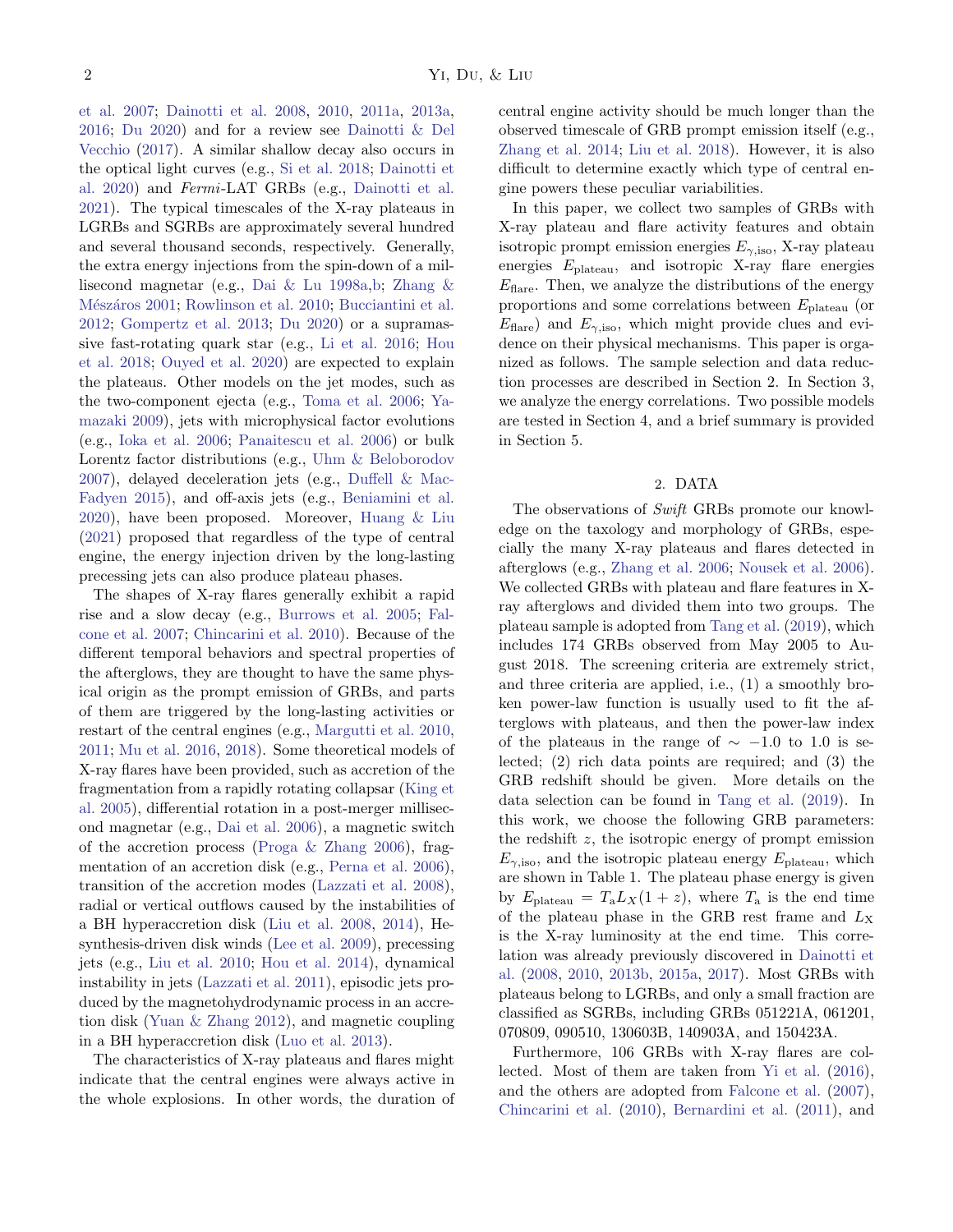

Figure 1. Panel (a): Correlation of  $E_{\text{plateau}} - E_{\gamma,\text{iso}}$ . The red solid line denotes the linear fitting with the slope ∼ 0.95 ± 0.04, and the light red region represents a 95% confidence interval. Panel (b): Histogram of  $log(E_{plateau}/E_{\gamma,iso})$ . The blue dashed line denotes the Gaussian fitting with  $X_c = -0.96 \pm 0.03$ .

[Yi et al.](#page-7-28) [\(2015\)](#page-7-28). The selected GRBs with X-ray flares are all LGRBs. For GRBs with two or more flares, the sum of these flare energies is considered as the flare energy  $E_{\text{flare}}$ , which can be obtained by  $E_{\text{flare}} =$  $4\pi D_{\rm L}^2 S_{\rm F}/(1+z)$ , where  $D_{\rm L}$  and  $S_{\rm F}$  are the luminosity distance and the fluence of X-ray flares, respectively. Meanwhile, the corresponding  $E_{\gamma,iso}$  can be obtained from [Li Y et al.](#page-6-50)  $(2016)$ , [Ruffini et al.](#page-7-29)  $(2018)$ , [Wang et](#page-7-30) [al.](#page-7-30) [\(2018\)](#page-7-30), [Tang et al.](#page-7-14) [\(2019\)](#page-7-14), [Fana Dirirsa et al.](#page-6-51) [\(2019\)](#page-6-51), [Minaev & Pozanenko](#page-6-52) [\(2020\)](#page-6-52), [Hao et al.](#page-6-53) [\(2020\)](#page-6-53), and [Du](#page-6-54) [et al.](#page-6-54) [\(2021\)](#page-6-54). The X-ray flare data, including the redshift z, the isotropic energy of prompt emission  $E_{\gamma,iso}$ , and the total flare energy  $E_{\text{flare}}$ , are listed in Table 2.

Interestingly, 51 GRBs overlapped in the two samples, which means that both plateaus and flares appeared in their X-ray afterglows. The overlapping data are labeled in boldface in Tables 1 and 2.

#### 3. STATISTICAL ANALYSES

Since most X-ray plateaus and flares are closely related to the activities of the GRB central engines, we speculate that they might have similar statistical properties. Then, we study these possibilities by analyzing the statistical relations between  $E_{\text{plateau}}$  (or  $E_{\text{flare}}$ ) and  $E_{\gamma,\text{iso}}$ , as well as the ratio of  $E_{\text{plateau}}$  (or  $E_{\text{flare}}$ ) to  $E_{\gamma,\text{iso}}$ . The first time  $E_{\gamma,iso}$  v.s.  $L_X$  was proposed by [Dainotti](#page-6-55) [et al.](#page-6-55) [\(2011b\)](#page-6-55), later updated in [Dainotti et al.](#page-6-56) [\(2015b\)](#page-6-56). Also  $E_{\gamma,\text{iso}}$  v.s.  $T_a$  has been investigated, where  $L_X - T_a$ are anti-correlated [\(Dainotti et al.](#page-6-13) [2008\)](#page-6-13).

Figures  $1(a)$  and  $1(b)$  show the correlation between  $E_{\text{plateau}}$  and  $E_{\gamma,\text{iso}}$  and the distributions of  $log(E_{\text{plateau}}/E_{\gamma,\text{iso}})$ , respectively. Obviously, the positive correlation with a slope of  $\sim 0.95 \pm 0.04$  is very strong, and the median of the Gaussian distribution on  $log(E_{\text{plateau}}/E_{\gamma,\text{iso}})$  is approximately  $-0.96 \pm 0.03$ , i.e., the typical plateau energy  $E_{\text{plateau}}$  is approximately a tenth of the typical energy of prompt emission  $E_{\gamma,\rm iso}$ .

Figures  $2(a)$  and  $2(b)$  display a similar correlation and contribution but for the isotropic flare energy  $E_{\text{flare}}$ . The positive correlation between  $E_{\text{flare}}$  and  $E_{\gamma,\text{iso}}$  with a slope of  $\sim 0.80 \pm 0.09$  is slightly looser than the correction in Figure 1(a). We consider that this issue might be resulted in some of X-ray flares related to the external origins (e.g., [Margutti et al.](#page-6-33) [2010,](#page-6-33) [2011;](#page-6-34) [Mu et](#page-6-35) [al.](#page-6-35) [2016\)](#page-6-35). The median of the Gaussian distribution on  $log(E<sub>flare</sub>/E<sub>γ.iso</sub>)$  is approximately  $-1.39 \pm 0.03$ . Interestingly, the behaviors of the above correlation and distribution on the plateaus are similar to those on the flares.

In addition, Figure 3 shows the correlations and distributions of 51 GRBs with both X-ray plateaus and flares. The correlations of  $E_{\text{plateau}} - E_{\gamma,\text{iso}}$ ,  $E_{\text{flare}} - E_{\gamma,\text{iso}}$ , and  $(E_{\text{plateau}} + E_{\text{flare}}) - E_{\gamma,\text{iso}}$  for 51 GRBs have almost the same tendency with slopes of  $\sim 0.85 \pm 0.09, 0.76 \pm 0.14,$ and  $0.82\pm0.08$ , respectively. The Gaussian distributions for  $\log(E_{\text{plateau}}/E_{\gamma,\text{iso}})$  and  $\log(E_{\text{flare}}/E_{\gamma,\text{iso}})$  of the overlapping GRBs show similar Gaussian distributions, and the central values are approximately  $-1.10 \pm 0.06$  and  $-0.98 \pm 0.05$ , respectively. As shown in Figure 3(f), the distribution of  $\log[(E_{\text{plateau}} + E_{\text{flare}})/E_{\gamma,\text{iso}}]$  shows a bimodal distribution, which is caused by the amplifying dispersions once the values of  $E_{\text{plateau}}$  and  $E_{\text{flare}}$  mixed together, but the correlation of  $(E_{\text{plateau}}+E_{\text{flare}})-E_{\gamma,\text{iso}}$ still seems tight with a slope of  $\sim 0.82 \pm 0.08$ . All of the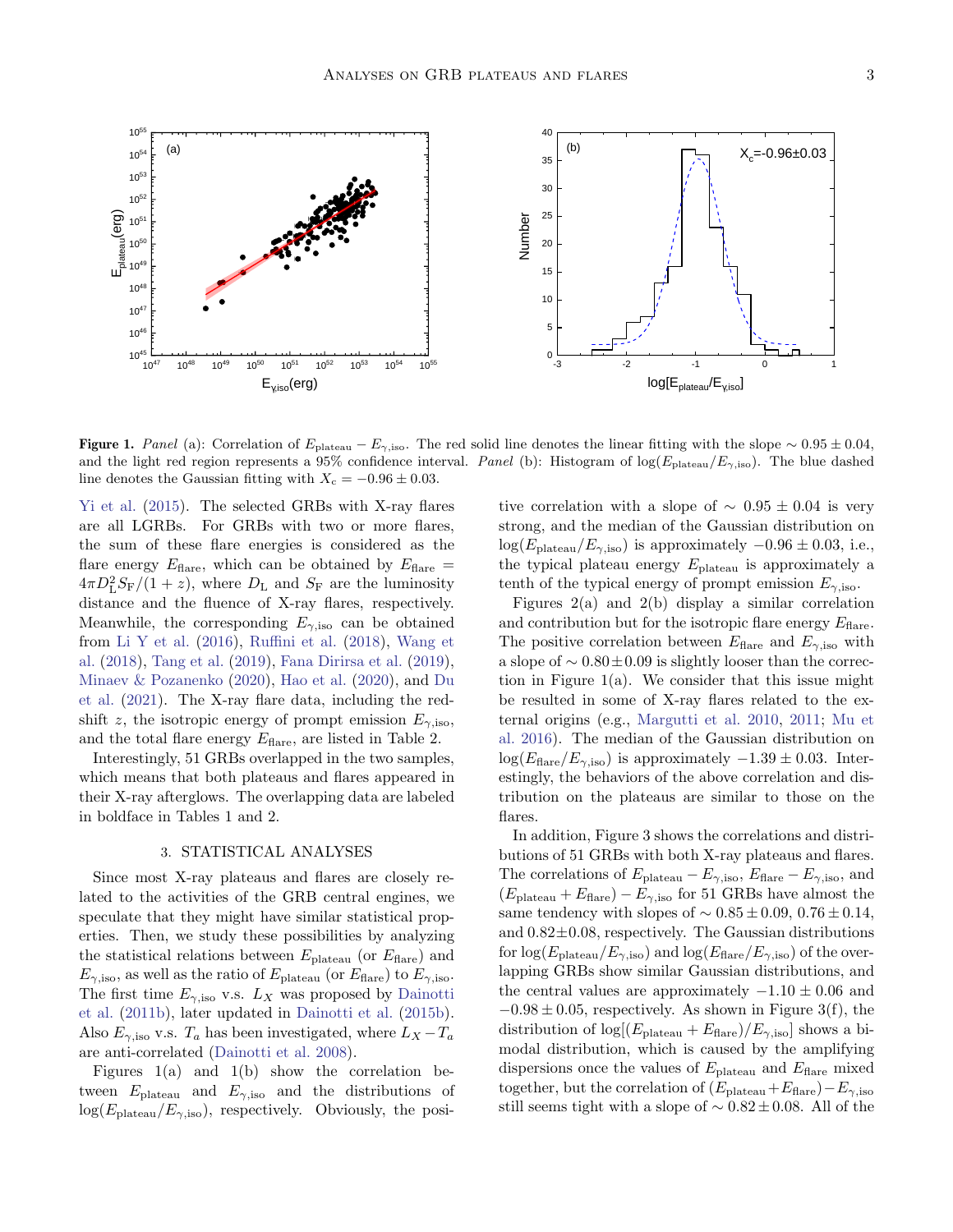Figure 2. Panel (a): Similar to Figure 1(a) but for X-ray flares with a slope of  $\sim 0.80 \pm 0.09$ . Panel (b): Similar to Figure 1(b) but  $X_c = -1.37 \pm 0.02$ .

best linear fitting results in the left panels of Figures 1-3 are shown in Table 3.

Although the shapes and features of X-ray plateaus are definitely different from those of flares, the above statistical analyses indicate that both X-ray plateaus and flares have similar ratios of energy release from the central engine and similar correlations to the isotropic energy of prompt emission. Thus, we argue that most of X-ray plateaus and flares should have the same physical origin, i.e., a new round of the energy releases from the active central engines, and the different features might be caused by different circumstances and radiation mechanisms.

### 4. TESTING OF CENTRAL ENGINE MODELS

It is difficult to determine the exact type of central engine based on the GRB observations. Since a stellarmass BH or an NS should be born in the center of a massive collapsar and compact object merger, the most plausible candidates of the GRB central engine models could be confirmed, i.e., BH hyperaccretion disk and millisecond magnetar. According to the above statistical results, most X-ray plateaus and flares are triggered by central engine activities, so here, we test two popular models to roughly discuss their possible origins and estimate the main influencing factors in the scenarios of BH hyperaccretion and magnetars.

## 4.1. BH hyperaccretion

[Perna et al.](#page-7-25) [\(2006\)](#page-7-25) proposed that GRB X-ray flares could be powered by fractured accretion disks. If gravitational instability exists in the accretion disk and the local cooling of the disk is rapid (e.g., [Nelson](#page-6-57) [2000;](#page-6-57) [Liu et](#page-6-41)

[al.](#page-6-41) [2014\)](#page-6-41), some fragments might be formed in the outer part of the accretion disk. Then, the fragments falling into the BH with a relatively slow in-spiral will lead to large-amplitude changes in the accretion rate; thus, Xray flares will appear after prompt emission. In this framework, the released energy of each flare is roughly proportional to the mass of each fragment in the outer region of the disk. We consider that this mechanism is also suitable for energy-ejection-driven X-ray plateaus. In the case of the rapid cooling, episodic energy injection can also produce the shapes of plateaus, which has been verified (Huang  $&$  Liu [2021\)](#page-6-29); If the slow cooling appears in the disk, it will lead to the redistribution of the disk materials and then maintain a long-lived accretion process (e.g., [Liu et al.](#page-6-41) [2014\)](#page-6-41).

The ratio of the formed fragment (or the extended disk) mass  $M_{\text{frag}}$  to the central BH mass  $M_{\text{BH}}$  can be expressed as (e.g., [Takeuchi et al.](#page-7-31) [1996;](#page-7-31) [Perna et al.](#page-7-25) [2006\)](#page-7-25)

$$
\frac{M_{\text{frag}}}{M_{\text{BH}}} \simeq \left(\frac{H}{R}\right)^2 \alpha^{1/2} \tag{1}
$$

where H, R, and  $\alpha$  are the half-thickness of the disk, the distance from the central object to the fragments, and the viscosity parameter, respectively [\(Shakura &](#page-7-32) [Sunyaev](#page-7-32) [1973;](#page-7-32) [Kato et al.](#page-6-58) [2008\)](#page-6-58).

For the extremely geometrically thick disk,  $H \sim R$ , and the typical value of  $M_{\text{BH}}$  is ~ 3  $M_{\odot}$ . Therefore, we obtain  $M_{\text{frag}} \sim 3\alpha^{1/2} M_{\odot}$ . As the main mechanisms of energy release of GRBs, the neutrino annihilation process (e.g., [Liu et al.](#page-6-6) [2017\)](#page-6-6) and Blandford-Znajek mechanism [\(Blandford & Znajek](#page-5-2) [1977;](#page-5-2) [Lee et al.](#page-6-59) [2000\)](#page-6-59) ask the typical accretion mass  $\sim$  3 and 1  $M_{\odot}$  for the prompt emission of LGRBs, respectively [\(Liu et al.](#page-6-60)

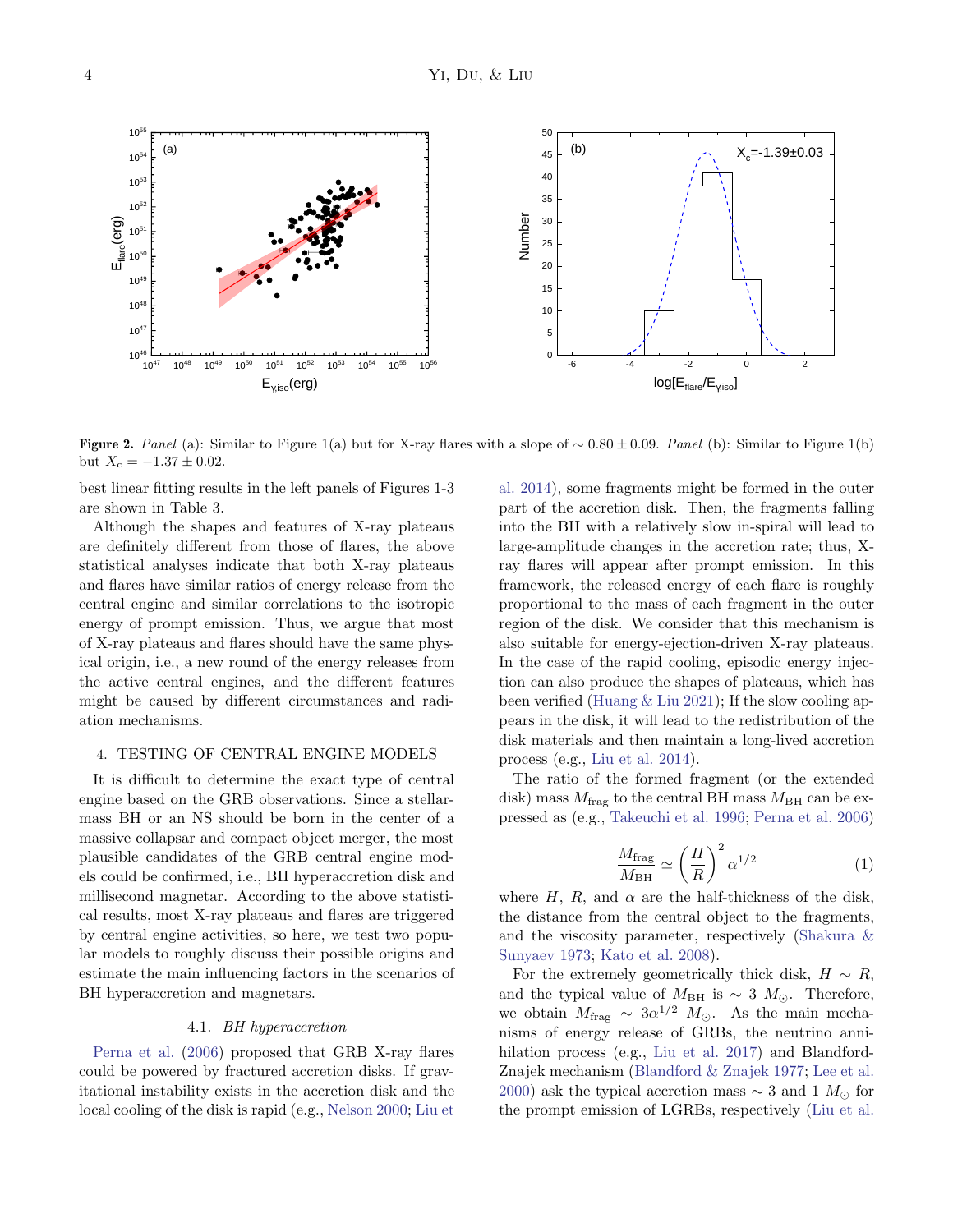

**Figure 3.** Panels (a, c, e): Correlations of  $E_{\text{plateau}} - E_{\gamma,\text{iso}}$ ,  $E_{\text{flare}} - E_{\gamma,\text{iso}}$ , and  $(E_{\text{plateau}} + E_{\text{flare}}) - E_{\gamma,\text{iso}}$  for 51 GRBs with both flares and plateaus. The red solid lines correspond to the linear fitting with slopes of ∼ 0.85 ± 0.09, 0.76 ± 0.14, and 0.82 ± 0.08. *Panels* (b, d, f): Histogram of  $\log(E_{\text{plateau}}/E_{\gamma,\text{iso}})$ ,  $\log(E_{\text{flare}}/E_{\gamma,\text{iso}})$ , and  $\log[(E_{\text{plateau}} + E_{\text{flare}})/E_{\gamma,\text{iso}}]$  for these 51 GRBs. The blue dashed lines are the Gaussian fitting lines with  $X_c = -1.10 \pm 0.06$  and  $-0.98 \pm 0.05$  in Panels (b) and (d), respectively.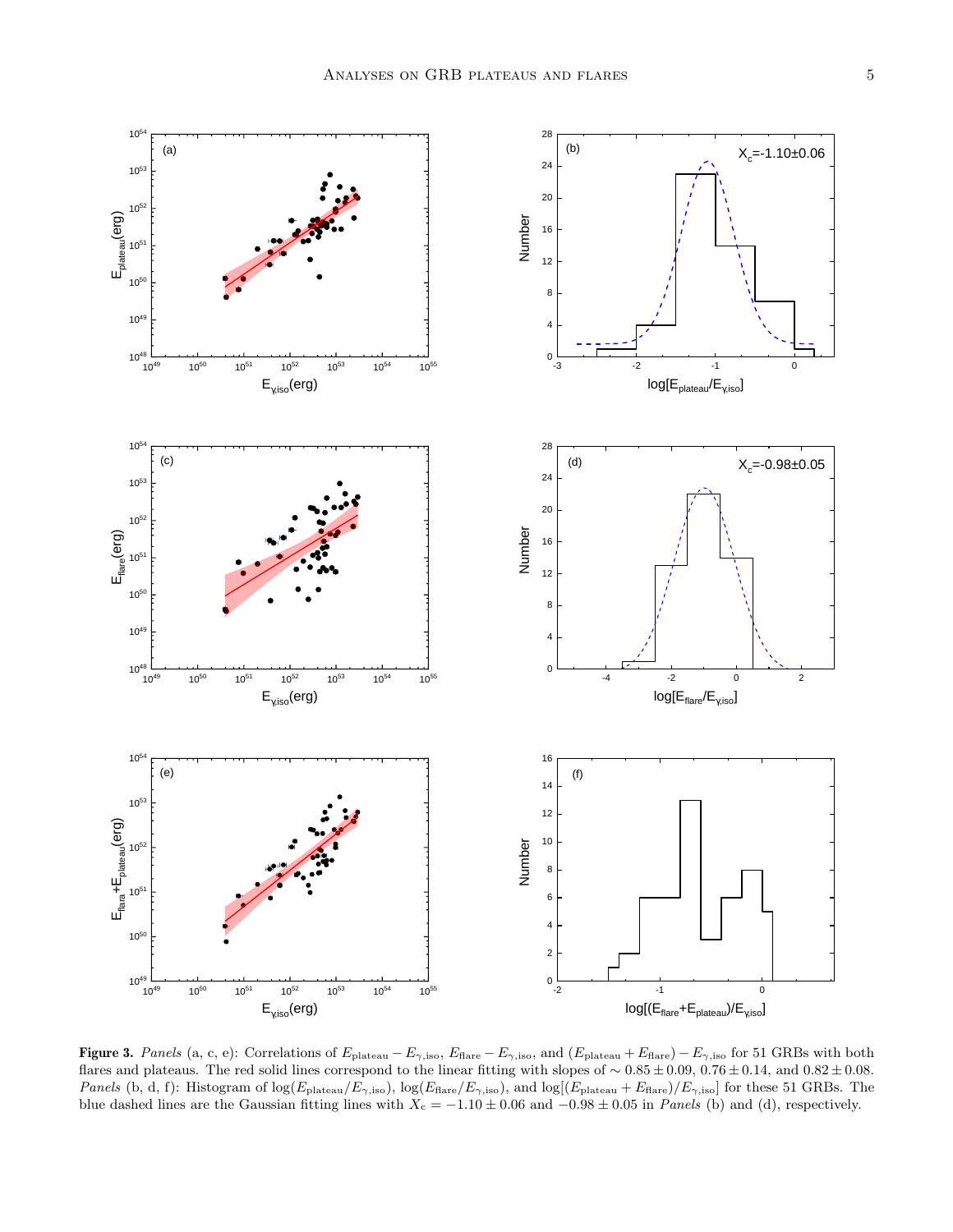[2015\)](#page-6-60). Considering the above results  $E_{\text{plateau}}/E_{\gamma,\text{iso}}$  (or  $E_{\text{flare}}/E_{\gamma,\text{iso}}$  ~ 0.1, we obtain  $\alpha \sim 0.01$ , which satisfies the requirements on the cooling timescale and gravitational instability [\(Perna et al.](#page-7-25) [2006\)](#page-7-25).

### 4.2. Magnetars

In the magnetar scenario, the energy injection can be driven by the spin-down of magnetars to power X-ray plateaus. The total rotation energy can be given by

$$
E_{\rm rot} = \frac{1}{2} I \Omega_0 \simeq 2 \times 10^{52} M_{\rm NS, 1.4} R_{\rm NS, 6}^2 P_{0, -3}^{-2} \text{ erg}, \quad (2)
$$

where I is the moment of inertia,  $\Omega_0 = 2\pi/P_0$  is the initial angular frequency, and  $M_{\text{NS},1.4} = M/(1.4 \, M_{\odot})$ ,  $R_{\rm NS,6} = R_{\rm NS}/(10^6 \text{ cm})$ , and  $P_{0,-3} = P_0/(10^{-3} \text{ s})$  are the dimensionless NS mass, radius, and rotation period, respectively. The LT relation of X-ray plateaus (e.g., [Dainotti et al.](#page-6-13) [2008\)](#page-6-13) can be explained by the magnetar model (e.g., [Rowlinson et al.](#page-7-33) [2014;](#page-7-33) [Rea et al.](#page-7-34) [2015;](#page-7-34) [Stratta et al.](#page-7-35) [2018\)](#page-7-35). Of course the winds driven by the rotations could power the X-ray flares (e.g., [Dai et al.](#page-6-38) [2006;](#page-6-38) [Metzger et al.](#page-6-61) [2011;](#page-6-61) [Mu et al.](#page-6-35) [2016\)](#page-6-35).

However, the mechanism of the energy release in the GRB prompt emission phase remains uncertain. Kluź[niak & Ruderman](#page-6-62) [\(1998\)](#page-6-62), [Ruderman et al.](#page-7-36) [\(2000\)](#page-7-36), and [Dai et al.](#page-6-38) [\(2006\)](#page-6-38) pointed out that a newborn NS may be unstable, the core and the exterior have different spin speeds, and differential rotation leads to an internal poloidal magnetic field windup. Then, the produced toroidal fields are so strong that the fields float up and break through the surface. An outburst event caused by the magnetic reconnection occurred next, and the burst energy  $E<sub>b</sub>$  of each eruption may be estimated as (e.g., Kluźniak & Ruderman [1998\)](#page-6-62)

$$
E_{\rm b} \simeq 6 \times 10^{51} \frac{V_{\rm B}}{V_*} \text{ erg}, \tag{3}
$$

where  $V_{\text{B}}$  and  $V_{*}$  are the volume of the toroid and the NS, respectively. For a GRB event, the sum of frequent energy released in the GRB prompt emission phase can exceed ~  $10^{53}$  erg (e.g., Kluźniak & Ruderman [1998\)](#page-6-62). Then, the ratio of the total or parts of spin-down energy to the energy of differential rotation is easily taken as  $\sim$  0.1, which conforms to the statistical results.

In conclusion, the BH hyperaccretion and magnetar models are both suitable to explain the observations of GRB X-ray plateaus and flares. In other words, the verification of the central engines is practicable on their uniform origins, but there is no evidence to constrain and distinguish these models. Moreover, besides the above mentioned BH or NS related central engines, only in the jet modes, the precessing or off-axis jets launched from the whichever central engines are considered as the possible origins of both X-ray plateaus and flares (e.g., [Liu](#page-6-43) [et al.](#page-6-43) [2010;](#page-6-43) [Huang & Liu](#page-6-29) [2021\)](#page-6-29).

# 5. SUMMARY

In this paper, two samples, including 174 GRBs with plateau phases and 106 GRBs with X-ray flares, are exhibited, of which 51 GRBs overlap in the two samples. One can note three tightly positive correlations with similar slopes for  $E_{\text{plateau}} - E_{\gamma,\text{iso}}$ ,  $E_{\text{flare}} - E_{\gamma,\text{iso}}$ , and  $(E_{\text{plateau}} + E_{\text{flare}}) - E_{\gamma,\text{iso}}$ . The distributions of  $E_{\rm plateau}/E_{\rm \gamma,iso}$  and  $E_{\rm flare}/E_{\rm \gamma,iso}$  can be fitted with a Gaussian distribution very well, and their median is approximately  $\sim 0.1$ , especially for the overlapping GRB sample. The  $E_{\text{plateau}} - E_{\gamma,\text{iso}}$  correlation still holds for more cases confirming the result of [Dainotti et al.](#page-6-55) [\(2011b\)](#page-6-55). We argue that both X-ray plateaus and flares might have the same physical origin, but appear with different features in GRB afterglows. We also discuss the applicabilities of two popular models of GRB central engines, i.e., BHs surrounded by fractured hyperaccretion disks and millisecond magnetars.

The central engine of GRBs is still a mystery, and many models have been proposed in the literature. Depending only on multiband observations, it is difficult to solve this puzzle, but the multimessenger era might offer the possibility via joint detection of electromagnetic radiation, gravitational waves, and MeV neutrinos related to the central engine and progenitors (e.g., [Liu et](#page-6-6) [al.](#page-6-6) [2017\)](#page-6-6).

## ACKNOWLEDGMENTS

We thank Zi-Gao Dai and Shu-Qing Zhong for helpful discussion. This work was supported by the National Natural Science Foundation of China under grants U2038106, 11822304, and 12173031.

## REFERENCES

<span id="page-5-0"></span>Beniamini, P., Duque, R., Daigne, F., et al. 2020, MNRAS,

<span id="page-5-1"></span>Bernardini, M. G., Margutti, R., Chincarini, G., et al. 2011, A&A, 526, A27

492, 2847

<span id="page-5-2"></span>Blandford, R. D. & Znajek, R. L. 1977, MNRAS, 179, 433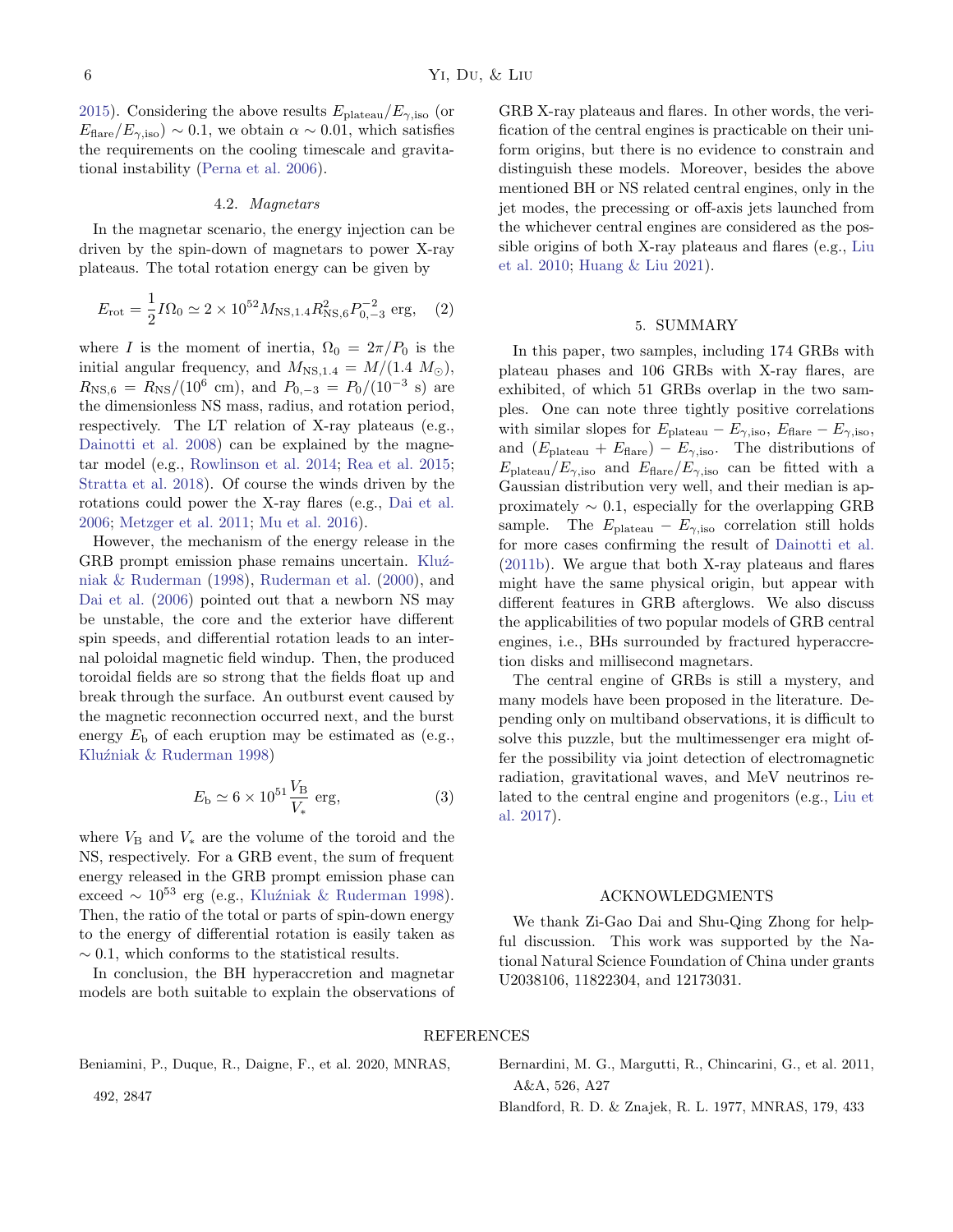- <span id="page-6-22"></span>Bucciantini, N., Metzger, B. D., Thompson, T. A., et al. 2012, MNRAS, 419, 1537
- <span id="page-6-30"></span>Burrows, D. N., Romano, P., Falcone, A., et al. 2005, Science, 309, 1833
- <span id="page-6-32"></span>Chincarini, G., Mao, J., Margutti, R., et al. 2010, MNRAS, 406, 2113
- <span id="page-6-7"></span>Dai, Z. G. & Lu, T. 1998a, A&A, 333, L87
- <span id="page-6-38"></span><span id="page-6-8"></span>Dai, Z. G. & Lu, T. 1998b, PhRvL, 81, 4301
- Dai, Z. G., Wang, X. Y., Wu, X. F., et al. 2006, Science, 311, 1127
- <span id="page-6-13"></span>Dainotti, M. G., Cardone, V. F., & Capozziello, S. 2008, MNRAS, 391, L79
- <span id="page-6-47"></span>Dainotti, M. G., Cardone, V. F., Piedipalumbo, E., et al. 2013b, MNRAS, 436, 82
- <span id="page-6-19"></span>Dainotti, M. G. & Del Vecchio, R. 2017, NewAR, 77, 23
- <span id="page-6-56"></span>Dainotti, M. G., Del Vecchio, R., Shigehiro, N., et al. 2015b, ApJ, 800, 31
- <span id="page-6-15"></span>Dainotti, M. G., Fabrizio Cardone, V., Capozziello, S., et al. 2011a, ApJ, 730, 135
- <span id="page-6-49"></span>Dainotti, M. G., Hernandez, X., Postnikov, S., et al. 2017, ApJ, 848, 88
- <span id="page-6-20"></span>Dainotti, M. G., Livermore, S., Kann, D. A., et al. 2020, ApJL, 905, L26
- <span id="page-6-21"></span>Dainotti, M. G., Omodei, N., Srinivasaragavan, G. P., et al. 2021, ApJS, 255, 13
- <span id="page-6-55"></span>Dainotti, M. G., Ostrowski, M., & Willingale, R. 2011b, MNRAS, 418, 2202
- <span id="page-6-16"></span>Dainotti, M. G., Petrosian, V., Singal, J., et al. 2013a, ApJ, 774, 157
- <span id="page-6-48"></span>Dainotti, M. G., Petrosian, V., Willingale, R., et al. 2015a, MNRAS, 451, 3898
- <span id="page-6-17"></span>Dainotti, M. G., Postnikov, S., Hernandez, X., et al. 2016, ApJL, 825, L20
- <span id="page-6-14"></span>Dainotti, M. G., Willingale, R., Capozziello, S., et al. 2010, ApJL, 722, L215
- <span id="page-6-54"></span><span id="page-6-18"></span>Du, M., Yi, S.-X., Liu, T., et al. 2021, ApJ, 908, 242
- Du, S. 2020, ApJ, 901, 75
- <span id="page-6-28"></span>Duffell, P. C. & MacFadyen, A. I. 2015, ApJ, 806, 205
- <span id="page-6-1"></span>Eichler, D., Livio, M., Piran, T., et al. 1989, Nature, 340, 126
- <span id="page-6-31"></span>Falcone, A. D., Morris, D., Racusin, J., et al. 2007, ApJ, 671, 1921
- <span id="page-6-11"></span>Fan, Y. & Piran, T. 2006, MNRAS, 369, 197
- <span id="page-6-51"></span>Fana Dirirsa, F., Razzaque, S., Piron, F., et al. 2019, ApJ, 887, 13
- <span id="page-6-9"></span>Gehrels, N., Chincarini, G., Giommi, P., et al. 2004, ApJ, 611, 1005
- <span id="page-6-23"></span>Gompertz, B. P., O'Brien, P. T., Wynn, G. A., et al. 2013, MNRAS, 431, 1745
- <span id="page-6-53"></span>Hao, J.-M., Cao, L., Lu, Y.-J., et al. 2020, ApJS, 248, 21
- <span id="page-6-44"></span>Hou, S.-J., Liu, T., Gu, W.-M., et al. 2014, ApJL, 781, L19
- <span id="page-6-29"></span><span id="page-6-25"></span>Hou, S.-J., Liu, T., Xu, R.-X., et al. 2018, ApJ, 854, 104 Huang, B.-Q. & Liu, T. 2021, ApJ, 916, 71
- <span id="page-6-27"></span>Ioka, K., Toma, K., Yamazaki, R., et al. 2006, A&A, 458, 7
- <span id="page-6-58"></span>Kato, S., Fukue, J., & Mineshige, S. 2008, Black-Hole Accretion Disks: Towards a New Paradigm (Kyoto, Japan:Kyoto University Press)
- <span id="page-6-37"></span>King, A., O'Brien, P. T., Goad, M. R., et al. 2005, ApJL, 630, L113
- <span id="page-6-62"></span>Kluźniak, W. & Ruderman, M. 1998, ApJL, 505, L113
- <span id="page-6-45"></span>Lazzati, D., Blackwell, C. H., Morsony, B. J., et al. 2011, MNRAS, 411, L16
- <span id="page-6-39"></span>Lazzati, D., Perna, R., & Begelman, M. C. 2008, MNRAS, 388, L15
- <span id="page-6-59"></span>Lee, H. K., Brown, G. E., & Wijers, R. A. M. J. 2000, ApJ, 536, 416
- <span id="page-6-42"></span>Lee, W. H., Ramirez-Ruiz, E., & López-Cámara, D. 2009, ApJL, 699, L93
- <span id="page-6-24"></span>Li, A., Zhang, B., Zhang, N.-B., et al. 2016, PhRvD, 94, 083010
- <span id="page-6-50"></span>Li, Y., Zhang, B., & Lu, H.-J. 2016, ApJS, 227, 7 ¨
- <span id="page-6-40"></span><span id="page-6-6"></span>Liu, T., Gu, W.-M., Xue, L., et al. 2008, ApJ, 676, 545
- <span id="page-6-60"></span>Liu, T., Gu, W.-M., & Zhang, B. 2017, NewAR, 79, 1
- Liu, T., Hou, S.-J., Xue, L., et al. 2015, ApJS, 218, 12
- <span id="page-6-43"></span>Liu, T., Liang, E.-W., Gu, W.-M., et al. 2010, A&A, 516, A16
- <span id="page-6-5"></span>Liu, T., Song, C.-Y., Yi, T., et al. 2019, Journal of High Energy Astrophysics, 22, 5
- <span id="page-6-4"></span>Liu, T., Song, C.-Y., Zhang, B., et al. 2018, ApJ, 852, 20
- <span id="page-6-41"></span>Liu, T., Yu, X.-F., Gu, W.-M., et al. 2014, ApJ, 791, 69
- <span id="page-6-46"></span>Luo, Y., Gu, W.-M., Liu, T., et al. 2013, ApJ, 773, 142
- <span id="page-6-0"></span>MacFadyen, A. I. & Woosley, S. E. 1999, ApJ, 524, 262
- <span id="page-6-34"></span>Margutti, R., Chincarini, G., Granot, J., et al. 2011, MNRAS, 417, 2144.
- <span id="page-6-33"></span>Margutti, R., Guidorzi, C., Chincarini, G., et al. 2010, MNRAS, 406, 2149.
- <span id="page-6-61"></span>Metzger, B. D., Giannios, D., Thompson, T. A., et al. 2011, MNRAS, 413, 2031
- <span id="page-6-52"></span><span id="page-6-10"></span>Mészáros, P. & Rees, M. J. 1997, ApJ, 476, 232
- Minaev, P. Y. & Pozanenko, A. S. 2020, MNRAS, 492, 1919
- <span id="page-6-35"></span>Mu, H.-J., Gu, W.-M., Hou, S.-J., et al. 2016, ApJ, 832, 161
- <span id="page-6-36"></span>Mu, H.-J., Gu, W.-M., Mao, J., et al. 2018, ApJ, 858, 34
- <span id="page-6-3"></span>Narayan, R., Piran, T., & Kumar, P. 2001, ApJ, 557, 949
- <span id="page-6-2"></span>Narayan, R., Paczyński, B., & Piran, T. 1992, ApJL, 395, L83
- <span id="page-6-57"></span>Nelson, C. H. 2000, ApJL, 544, L91
- <span id="page-6-12"></span>Nousek, J. A., Kouveliotou, C., Grupe, D., et al. 2006, ApJ, 642, 389
- <span id="page-6-26"></span>Ouyed, R., Leahy, D., & Koning, N. 2020, Research in Astronomy and Astrophysics, 20, 027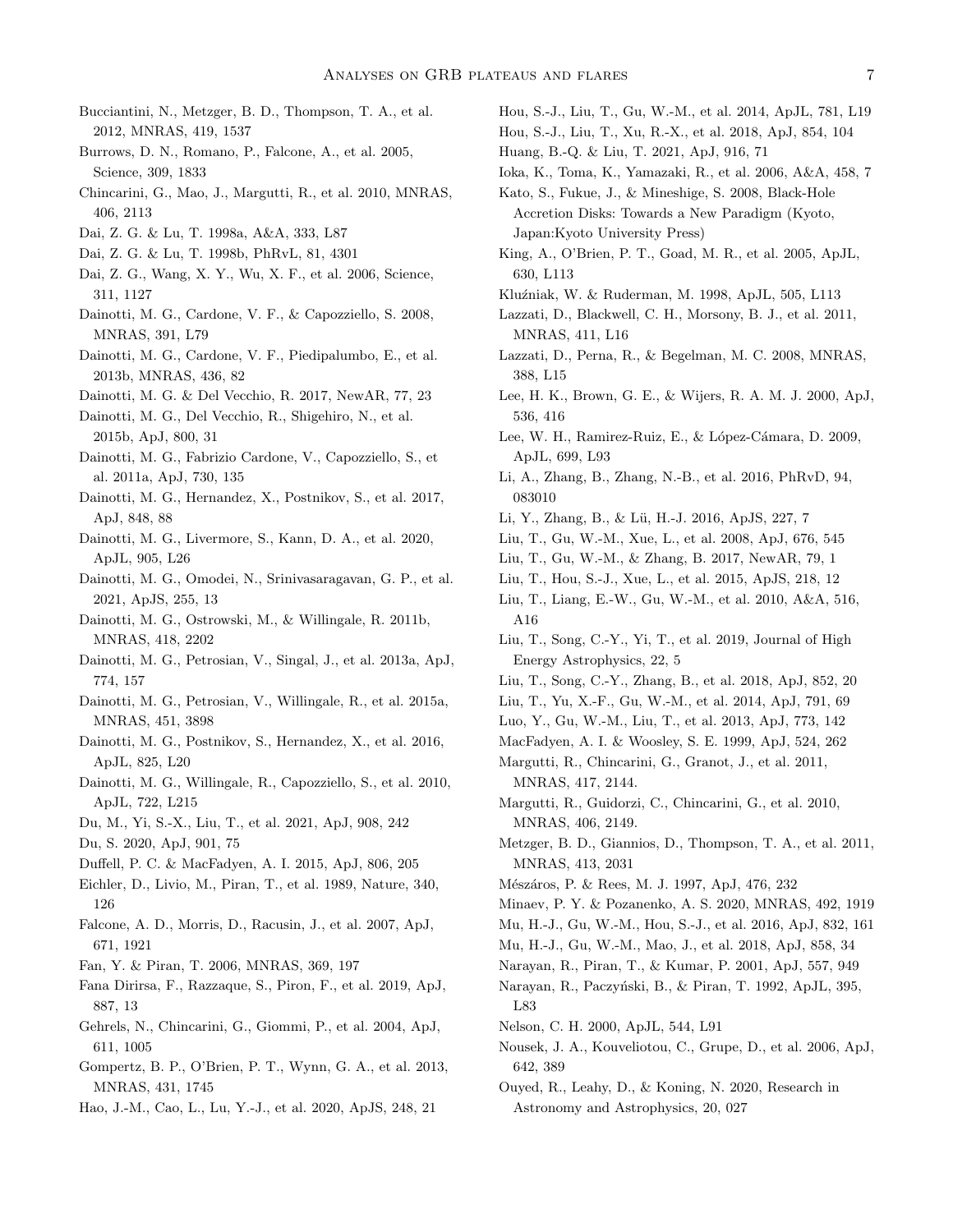- <span id="page-7-16"></span>O'Brien, P. T. & Willingale, R. 2007, Philosophical Transactions of the Royal Society of London Series A, 365, 1179
- <span id="page-7-22"></span>Panaitescu, A., Mészáros, P., Burrows, D., et al. 2006, MNRAS, 369, 2059
- <span id="page-7-7"></span>Panaitescu, A., Mészáros, P., & Rees, M. J. 1998, ApJ, 503, 314
- <span id="page-7-25"></span><span id="page-7-1"></span>Paczyński, B. 1986, ApJL, 308, L43
- Perna, R., Armitage, P. J., & Zhang, B. 2006, ApJL, 636, L29
- <span id="page-7-2"></span>Popham, R., Woosley, S. E., & Fryer, C. 1999, ApJ, 518, 356
- <span id="page-7-34"></span><span id="page-7-24"></span>Proga, D. & Zhang, B. 2006, MNRAS, 370, L61
- Rea, N., Gullón, M., Pons, J. A., et al. 2015, ApJ, 813, 92
- <span id="page-7-6"></span>Rees, M. J. & Mészáros, P. 1992, MNRAS, 258, 41
- <span id="page-7-33"></span>Rowlinson, A., Gompertz, B. P., Dainotti, M., et al. 2014, MNRAS, 443, 1779
- <span id="page-7-19"></span>Rowlinson, A., O'Brien, P. T., Tanvir, N. R., et al. 2010, MNRAS, 409, 531
- <span id="page-7-36"></span>Ruderman, M. A., Tao, L., & Kluźniak, W. 2000, ApJ, 542, 243
- <span id="page-7-29"></span>Ruffini, R., Wang, Y., Aimuratov, Y., et al. 2018, ApJ, 852, 53
- <span id="page-7-17"></span>Sakamoto, T., Hill, J. E., Yamazaki, R., et al. 2007, ApJ, 669, 1115
- <span id="page-7-32"></span>Shakura, N. I. & Sunyaev, R. A. 1973, A&A, 500, 33
- <span id="page-7-8"></span>Sari, R., Piran, T., & Narayan, R. 1998, ApJL, 497, L17
- <span id="page-7-18"></span>Si, S.-K., Qi, Y.-Q., Xue, F.-X., et al. 2018, ApJ, 863, 50
- <span id="page-7-35"></span>Stratta, G., Dainotti, M. G., Dall'Osso, S., et al. 2018, ApJ, 869, 155
- <span id="page-7-31"></span>Takeuchi, T., Miyama, S. M., & Lin, D. N. C. 1996, ApJ, 460, 832
- <span id="page-7-14"></span>Tang, C.-H., Huang, Y.-F., Geng, J.-J., et al. 2019, ApJS, 245, 1
- <span id="page-7-20"></span>Toma, K., Ioka, K., Yamazaki, R., et al. 2006, ApJL, 640, L139
- <span id="page-7-23"></span><span id="page-7-4"></span>Uhm, Z. L. & Beloborodov, A. M. 2007, ApJL, 665, L93
- Usov, V. V. 1992, Nature, 357, 472
- <span id="page-7-30"></span>Wang, F.-F., Zou, Y.-C., Liu, Y., et al. 2018, Journal of High Energy Astrophysics, 18, 21
- <span id="page-7-21"></span><span id="page-7-0"></span>Woosley, S. E. 1993, ApJ, 405, 273
- Yamazaki, R. 2009, ApJL, 690, L118
- <span id="page-7-3"></span>Yi, S.-X., Lei, W.-H., Zhang, B., et al. 2017, Journal of High Energy Astrophysics, 13, 1
- <span id="page-7-13"></span>Yi, S.-X., Xi, S.-Q., Yu, H., et al. 2016, ApJS, 224, 20
- <span id="page-7-28"></span>Yi, S.-X., Wu, X.-F., Wang, F.-Y., et al. 2015, ApJ, 807, 92
- <span id="page-7-10"></span>Yi, S.-X., Wu, X.-F., & Dai, Z.-G. 2013, ApJ, 776, 120
- <span id="page-7-11"></span>Yi, S.-X., Wu, X.-F., Zou, Y.-C., et al. 2020, ApJ, 895, 94
- <span id="page-7-26"></span>Yuan, F. & Zhang, B. 2012, ApJ, 757, 56
- <span id="page-7-15"></span>Zhang, B., Fan, Y. Z., Dyks, J., et al. 2006, ApJ, 642, 354
- <span id="page-7-5"></span>Zhang, B. & Mészáros, P. 2001, ApJL, 552, L35
- <span id="page-7-27"></span>Zhang, B.-B., Zhang, B., Murase, K., et al. 2014, ApJ, 787, 66
- <span id="page-7-12"></span>Zhou, Q.-Q., Yi, S.-X., Huang, X.-L., et al. 2020,
- International Journal of Modern Physics D, 29, 2050043
- <span id="page-7-9"></span>Zou, Y. C., Wu, X. F., & Dai, Z. G. 2005, MNRAS, 363, 93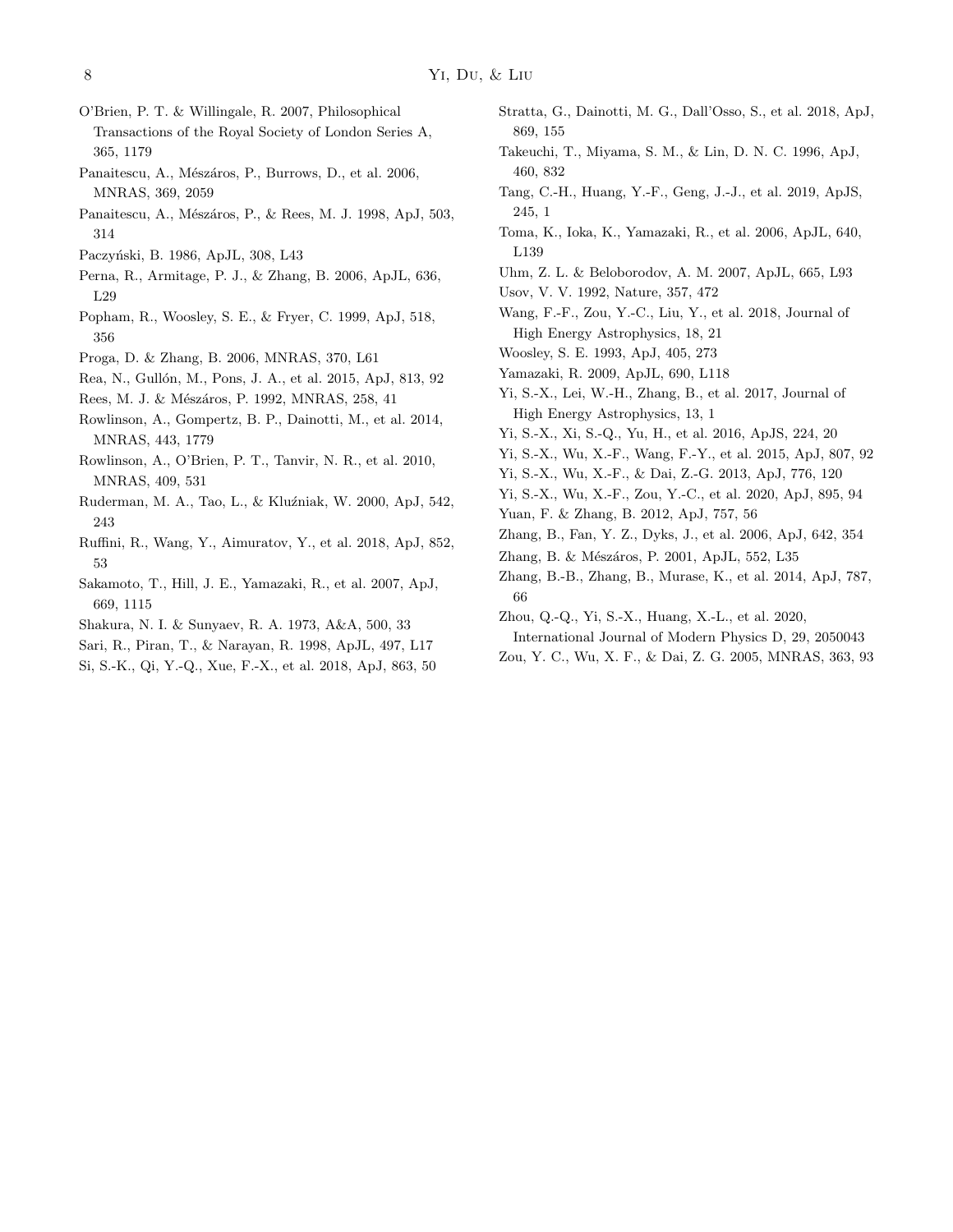Table 1. Data of GRBs with X-ray plateaus.

| <b>GRB</b>        | $\boldsymbol{z}$ |                      | $E_{\gamma,\mathrm{iso}}$ (10 <sup>51</sup> erg) $E_{\mathrm{plateau}}$ (10 <sup>50</sup> erg) | ${\rm GRB}$ | $\boldsymbol{z}$ |                      | $E_{\gamma,\mathrm{iso}}$ (10 <sup>51</sup> erg) $E_{\mathrm{plateau}}$ (10 <sup>50</sup> erg) |
|-------------------|------------------|----------------------|------------------------------------------------------------------------------------------------|-------------|------------------|----------------------|------------------------------------------------------------------------------------------------|
| 050315            | 1.949            | $30.200 {\pm} 1.391$ | 51.248                                                                                         | 050319      | 3.24             | $29.512 \pm 3.398$   | 1.983                                                                                          |
| 050401            | $2.9\,$          | $154.882 \pm 7.133$  | 151.728                                                                                        | 050416A     | 0.6535           | $0.417 \pm 0.038$    | $0.406\,$                                                                                      |
| 050505            | 4.27             | 87.096±6.016         | 240.885                                                                                        | 050730      | 3.97             | $74.131 \pm 5.121$   | 806.04                                                                                         |
| 050801            | 1.38             | $1.549 \pm 0.214$    | $1.401\,$                                                                                      | 050802      | 1.71             | $15.136 \pm 1.046$   | 24.715                                                                                         |
| 050803            | 0.422            | $0.977 \pm 0.068$    | 1.267                                                                                          | 050814      | $5.3\,$          | $97.724 \pm 11.251$  | 95.354                                                                                         |
| 050824            | $0.83\,$         | $0.490 \pm 0.090$    | 1.487                                                                                          | 050922C     | $2.199\,$        | $19.055 \pm 0.439$   | 35.076                                                                                         |
| 051016B           | 0.9364           | $0.398 \pm 0.046$    | 1.309                                                                                          | 051109A     | 2.346            | $28.840 \pm 3.320$   | 66.761                                                                                         |
| 051109B           | 0.08             | $0.004 \pm 0.001$    | 0.001                                                                                          | 051221A     | 0.547            | $0.912 \pm 0.021$    | $0.331\,$                                                                                      |
| 060108            | 2.03             | $3.802 \pm 0.350$    | 6.629                                                                                          | 060115      | 3.53             | 44.668±4.114         | 23.233                                                                                         |
| 060116            | $\overline{4}$   | 75.858±6.987         | 17.337                                                                                         | 060202      | $0.78\,$         | $3.467 \pm 0.240$    | 1.176                                                                                          |
| ${\small 060206}$ | 4.05             | $26.915 \pm 1.240$   | 66.572                                                                                         | 060210      | 3.91             | $234.423{\pm}10.796$ | $324.4\,$                                                                                      |
| 060502A           | 1.51             | $13.804 \pm 0.636$   | 8.311                                                                                          | 060522      | 5.11             | $52.481 \pm 4.834$   | 43.255                                                                                         |
| 060526            | 3.21             | $28.184 \pm 3.245$   | 33.441                                                                                         | 060604      | 2.1357           | $4.467 \pm 1.029$    | 13.376                                                                                         |
| 060605            | $3.8\,$          | $20.417 \pm 2.351$   | 76.075                                                                                         | 060607A     | 3.082            | $52.481 \pm 2.417$   | 331.797                                                                                        |
| 060614            | 0.13             | $0.813 \pm 0.019$    | $0.09\,$                                                                                       | 060707      | 3.43             | $39.811 \pm 3.667$   | 50.863                                                                                         |
| 060708            | $2.3\,$          | $6.310 \pm 0.436$    | 15.435                                                                                         | 060714      | $2.71\,$         | $47.863 \pm 2.204$   | 33.836                                                                                         |
| 060729            | 0.54             | $1.995 \pm 0.138$    | $8.082\,$                                                                                      | 060814      | 0.84             | $27.542 \pm 0.634$   | 4.215                                                                                          |
| 060906            | 3.685            | $61.660 \pm 4.259$   | 36.367                                                                                         | 060908      | 1.8836           | $25.119 \pm 1.157$   | 13.488                                                                                         |
| 060912A           | 0.937            | $3.162 \pm 0.146$    | 0.599                                                                                          | 061021      | 0.3463           | $0.891{\pm}0.021$    | 0.416                                                                                          |
| 061121            | 1.314            | $63.096 \pm 1.453$   | 31.215                                                                                         | 061201      | 0.111            | $0.010 \pm 0.001$    | 0.018                                                                                          |
| 061222A           | $2.088\,$        | 85.114±1.960         | 99.926                                                                                         | 070110      | 2.352            | $21.380 \pm 1.477$   | 118.933                                                                                        |
| 070129            | 2.3384           | $38.905 \pm 3.583$   | 27.768                                                                                         | 070208      | 1.165            | $1.622 \pm 0.336$    | 2.215                                                                                          |
| 070306            | 1.497            | $31.623 \pm 1.456$   | 47.579                                                                                         | 070506      | $2.31\,$         | $2.692 \pm 0.310$    | 6.307                                                                                          |
| 070508            | 0.82             | $35.481 \pm 0.817$   | 13.492                                                                                         | 070529      | 2.4996           | $38.019 \pm 3.502$   | $13.932\,$                                                                                     |
| 070714B           | 0.92             | $1.622 \pm 0.187$    | 1.055                                                                                          | 070721B     | 3.626            | $97.724 {\pm} 4.500$ | 80.391                                                                                         |
| 070809            | 0.22             | $0.012 \pm 0.001$    | 0.019                                                                                          | 070810A     | 2.17             | $7.943 \pm 0.732$    | 9.573                                                                                          |
| 071020            | 2.145            | $25.704 \pm 1.184$   | 38.692                                                                                         | 080310      | 2.43             | $32.359 \pm 2.980$   | 32.756                                                                                         |
| 080430            | 0.767            | $1.905 \pm 0.132$    | 1.85                                                                                           | 080516      | $3.2\,$          | $5.754 \pm 0.795$    | 24.731                                                                                         |
| 080603B           | 2.69             | $39.811 \pm 1.833$   | 53.337                                                                                         | 080605      | 1.6398           | $91.201 \pm 2.100$   | 52.671                                                                                         |
| 080707            | 1.23             | $2.089 \pm 0.241$    | $1.855\,$                                                                                      | 080721      | 2.602            | $186.209 \pm 12.863$ | 611.707                                                                                        |
| 080810            | 3.35             | $109.648 \pm 5.049$  | 161.618                                                                                        | 080905B     | 2.374            | $23.988 \pm 2.762$   | 88.745                                                                                         |
| 081007            | 0.5295           | $0.525 \pm 0.060$    | 0.462                                                                                          | 081008      | 1.9685           | $41.687 \pm 1.920$   | 17.082                                                                                         |
| 081029            | 3.8479           | $61.660 \pm 5.679$   | 96.728                                                                                         | 081221      | 2.26             | $223.872 \pm 5.155$  | 152.482                                                                                        |
| 090113            | 1.7493           | $5.888 \pm 0.271$    | 10.696                                                                                         | 090205      | 4.7              | $7.586 \pm 1.048$    | 39.434                                                                                         |
| 090313            | 3.375            | 33.884±4.681         | 144.87                                                                                         | 090407      | 1.4485           | $6.026 \pm 0.971$    | 13.149                                                                                         |
| 090418A           | 1.608            | $30.903 \pm 1.423$   | 27.945                                                                                         | 090423      | $8\,$            | $51.286{\pm}3.543$   | 188.037                                                                                        |
| 090510            | 0.903            | $0.741 \pm 0.085$    | 2.135                                                                                          | 090516      | 4.109            | $295.121 \pm 20.386$ | 189.817                                                                                        |
| 090519            | 3.9              | $36.308 \pm 2.508$   | 3.717                                                                                          | 090529      | 2.625            | $10.715 \pm 2.467$   | $13.162\,$                                                                                     |
| 090530            | 1.266            | $4.677 \pm 0.431$    | 1.974                                                                                          | 090618      | 0.54             | 79.433               | 7.718                                                                                          |
| 090927            | 1.37             | $1.000 \pm 0.138$    | 3.053                                                                                          | 091018      | 0.971            | $3.548 \pm 0.245$    | 4.024                                                                                          |
| 091029            | 2.752            | $41.687 \pm 1.920$   | 41.14                                                                                          | 091109A     | 3.5              | $40.738 \pm 4.690$   | 8.979                                                                                          |
| 091127            | 0.49             | $5.623 \pm 0.129$    | 9.62                                                                                           | 091208B     | 1.0633           | $10.000 \pm 0.691$   | $3.123\,$                                                                                      |
| 100219A           | $4.7\,$          | $14.791 \pm 2.384$   | 73.43                                                                                          | 100302A     | 4.813            | $12.882 \pm 1.483$   | 19.697                                                                                         |
| 100418A           | 0.6235           | $0.347 \pm 0.048$    | 1.149                                                                                          | 100424A     | 2.465            | $21.380 \pm 1.477$   | 93.262                                                                                         |
| 100425A           | 1.755            | $3.715 \pm 0.684$    | 2.819                                                                                          | 100513A     | 4.772            | $57.544 \pm 3.975$   | 35.59                                                                                          |
| 100615A           | 1.398            | $25.704 \pm 0.592$   | 41.672                                                                                         | 100621A     | 0.542            | 16.218               | 3.374                                                                                          |
| 100704A           | $3.6\,$          | 158.489±3.649        | 142.154                                                                                        | 100814A     | 1.44             | $48.978 \pm 1.128$   | $57.199\,$                                                                                     |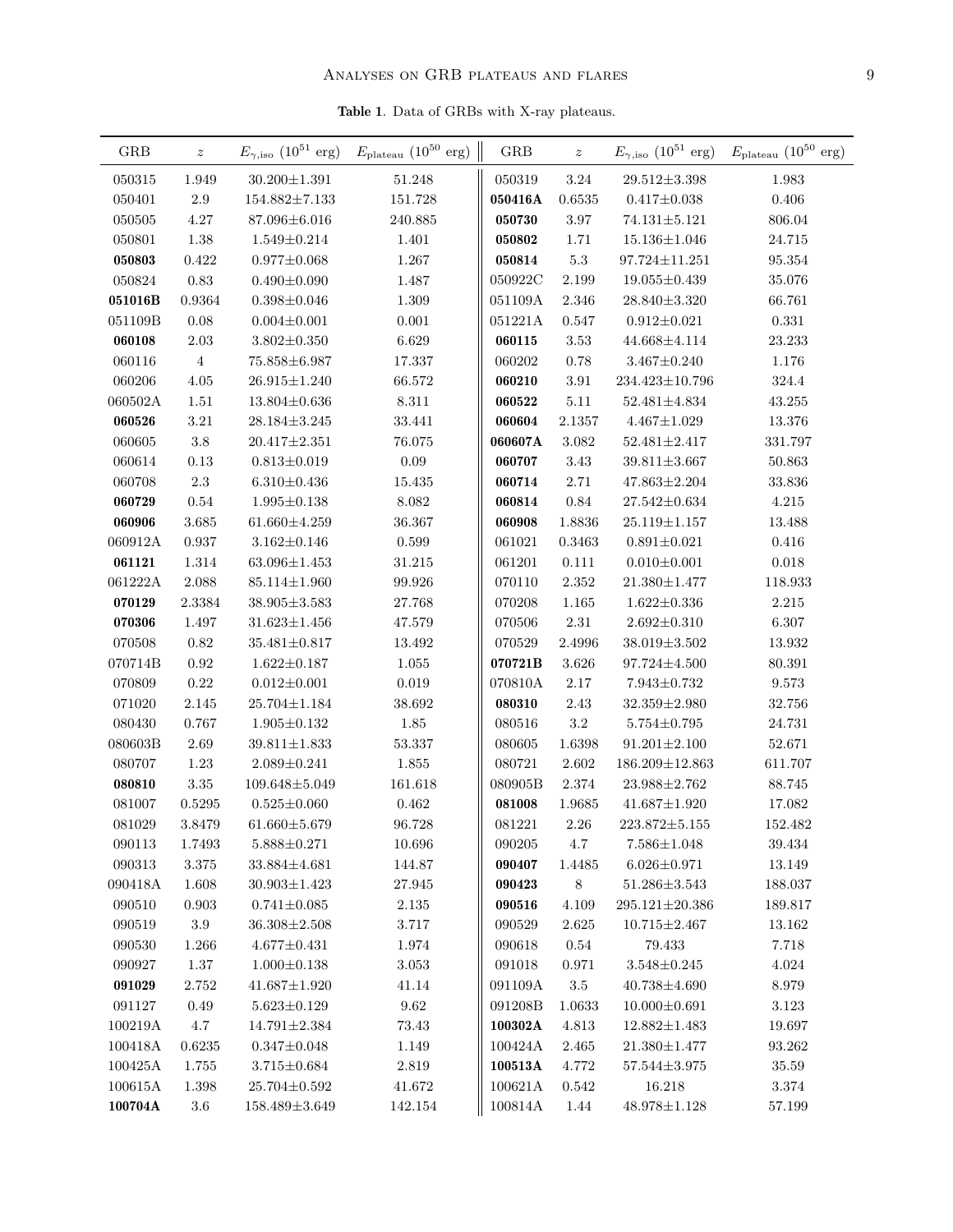10 Yi, Du, & Liu

| 100901A            | 1.408        | $10.965 \pm 1.515$  | 46.952      | 100902A            | $4.5\,$        | $120.226 \pm 8.305$  | 380.507   |
|--------------------|--------------|---------------------|-------------|--------------------|----------------|----------------------|-----------|
| 100906A            | 1.727        | 91.201              | $27.27\,$   | 101219B            | 0.5519         | $1.698 \pm 0.313$    | $0.214\,$ |
| 110213A            | $1.46\,$     | $33.113 \pm 2.287$  | 66.212      | $110715\mbox{\AA}$ | 0.82           | $21.380 \pm 0.492$   | $5.496\,$ |
| 110808A            | 1.348        | $1.585 \pm 0.328$   | 2.295       | $111008\mbox{\AA}$ | $\bf 5$        | 234.423±10.796       | 322.219   |
| 111123A            | $3.1516\,$   | 158.489±7.299       | 67.331      | 111209A            | $0.677\,$      | $43.652 \pm 1.005$   | $1.427\,$ |
| 111228A            | 0.71627      | $11.749 \pm 0.271$  | 4.023       | 111229A            | 1.3805         | $1.698 \pm 0.313$    | 6.407     |
| 120118B            | 2.943        | $34.674 \pm 1.597$  | 26.658      | 120326A            | 1.798          | $21.380 \pm 2.461$   | 92.65     |
| 120327A            | $2.813\,$    | $64.565 \pm 1.487$  | 43.779      | 120404A            | 2.876          | $29.512 \pm 2.039$   | 28.733    |
| 120422A            | $0.28\,$     | $0.045 \pm 0.007$   | 0.052       | 120521C            | $\,6\,$        | $63.096 \pm 5.811$   | 46.249    |
| 120712A            | 4.1745       | $60.256 \pm 2.775$  | 65.143      | 120802A            | 3.796          | $54.954 \pm 7.592$   | 38.096    |
| 120811C            | $2.671\,$    | 48.978±4.511        | $38.44\,$   | 120922A            | $3.1\,$        | $128.825 \pm 14.832$ | 43.932    |
| $121024\mbox{\AA}$ | 2.298        | $13.804 \pm 1.271$  | $19.42\,$   | 121128A            | $2.2\,$        | $81.283 \pm 3.743$   | 46.254    |
| 121211A            | $1.023\,$    | $3.631 \pm 0.669$   | 3.062       | 130131B            | 2.539          | $5.129 \pm 0.590$    | 10.444    |
| 130408A            | 3.758        | $66.069 \pm 10.649$ | 108.999     | 130420A            | 1.297          | $31.623 \pm 1.456$   | 4.377     |
| 130511A            | 1.3033       | $1.000 \pm 0.161$   | 1.181       | 130514A            | $3.6\,$        | $245.471 \pm 5.652$  | 55.304    |
| 130603B            | 0.3564       | $0.204 \pm 0.009$   | $0.277\,$   | 130606A            | 5.913          | $165.959 \pm 11.464$ | $190.4\,$ |
| 130612A            | $2.006\,$    | $2.291{\pm}0.475$   | 2.333       | $131030\mbox{\AA}$ | 1.293          | 128.825              | 27.568    |
| 131103A            | 0.599        | $0.776 \pm 0.089$   | 0.651       | 131105A            | 1.686          | $51.286 \pm 3.543$   | 19.912    |
| 140114A            | 3            | $63.096 \pm 1.453$  | $38.2\,$    | $140206\mbox{\AA}$ | 2.73           | $269.153\pm 6.197$   | 214.639   |
| 140213A            | 1.2076       | 46.774              | 27.792      | 140304A            | 5.283          | $57.544 \pm 3.975$   | 455.163   |
| 140430A            | 1.6          | $7.244 \pm 1.168$   | $6.095\,$   | 140512A            | $0.725\,$      | 19.498±0.449         | 12.788    |
| 140518A            | 4.707        | $40.738 \pm 3.752$  | 58.399      | 140614A            | 4.233          | 44.668±12.342        | 35.379    |
| 140629A            | $2.275\,$    | $30.200 \pm 2.086$  | 28.524      | 140703A            | $3.14\,$       | $83.176 \pm 5.746$   | 153.816   |
| 140903A            | 0.351        | $0.044 \pm 0.003$   | 0.252       | 141004A            | 0.57           | $0.575 \pm 0.027$    | 0.286     |
| 141026A            | 3.35         | $30.903 \pm 2.135$  | 44.513      | 141121A            | 1.47           | $30.200 \pm 2.086$   | 21.023    |
| 150323A            | 0.539        | $5.623 \pm 0.129$   | 0.378       | 150403A            | 2.06           | 177.828±4.095        | 452.607   |
| 150423A            | $1.394\,$    | $0.324 \pm 0.045$   | $0.456\,$   | 150424A            | $\overline{3}$ | $29.512 \pm 2.039$   | 30.343    |
| $150910\mbox{\AA}$ | 1.359        | $23.442 \pm 1.619$  | 62.048      | 151027A            | 0.81           | $13.804 \pm 0.318$   | 30.039    |
| 151027B            | 4.063        | $47.863 \pm 8.817$  | 58.131      | 151112A            | 4.1            | $30.903 \pm 3.558$   | 104.129   |
| 151215A            | 2.59         | $4.786 \pm 0.992$   | 9.663       | 160121A            | 1.96           | $5.888 \pm 0.407$    | 13.53     |
| 160227A            | 2.38         | $41.687 \pm 2.880$  | 67.44       | $160303\mbox{\AA}$ | $2.3\,$        | $1.905 \pm 0.351$    | 2.446     |
| $160314\mathrm{A}$ | $0.726\,$    | $0.398 \pm 0.055$   | 0.585       | 160327A            | $4.99\,$       | $61.660 \pm 4.259$   | 84.611    |
| 160804A            | $0.736\,$    | $16.596 \pm 0.382$  | $0.89\,$    | 161108A            | 1.159          | $3.981 \pm 0.367$    | 3.501     |
| 161117A            | 1.549        | 125.893             | 18.466      | 170113A            | 1.968          | $6.457 \pm 0.595$    | 29.68     |
| 170202A            | $3.65\,$     | $89.125 \pm 2.052$  | 70.381      | 170519A            | 0.818          | $1.995 \pm 0.322$    | 2.568     |
| 170607A            | 0.557        | $6.166 \pm 0.284$   | 1.916       | 170705A            | $2.01\,$       | $95.499 \pm 2.199$   | 86.809    |
| 170714A            | $\,0.793\,$  | $4.677 \pm 0.431$   | $129.891\,$ | 171205A            | 0.0368         | $0.011 \pm 0.001$    | 0.003     |
| 171222A            | 2.409        | $26.303 \pm 2.423$  | 19.17       | 180115A            | 2.487          | $10.965 \pm 1.515$   | 16.69     |
| 180325A            | $2.25\,$     | 79.433±1.829        | 135.483     | 180329B            | 1.998          | $32.359 \pm 2.980$   | 14.349    |
| 180404A            | $\mathbf{1}$ | $3.467 \pm 0.240$   | 1.262       | 180720B            | 0.654          | $97.724 \pm 2.250$   | 73.881    |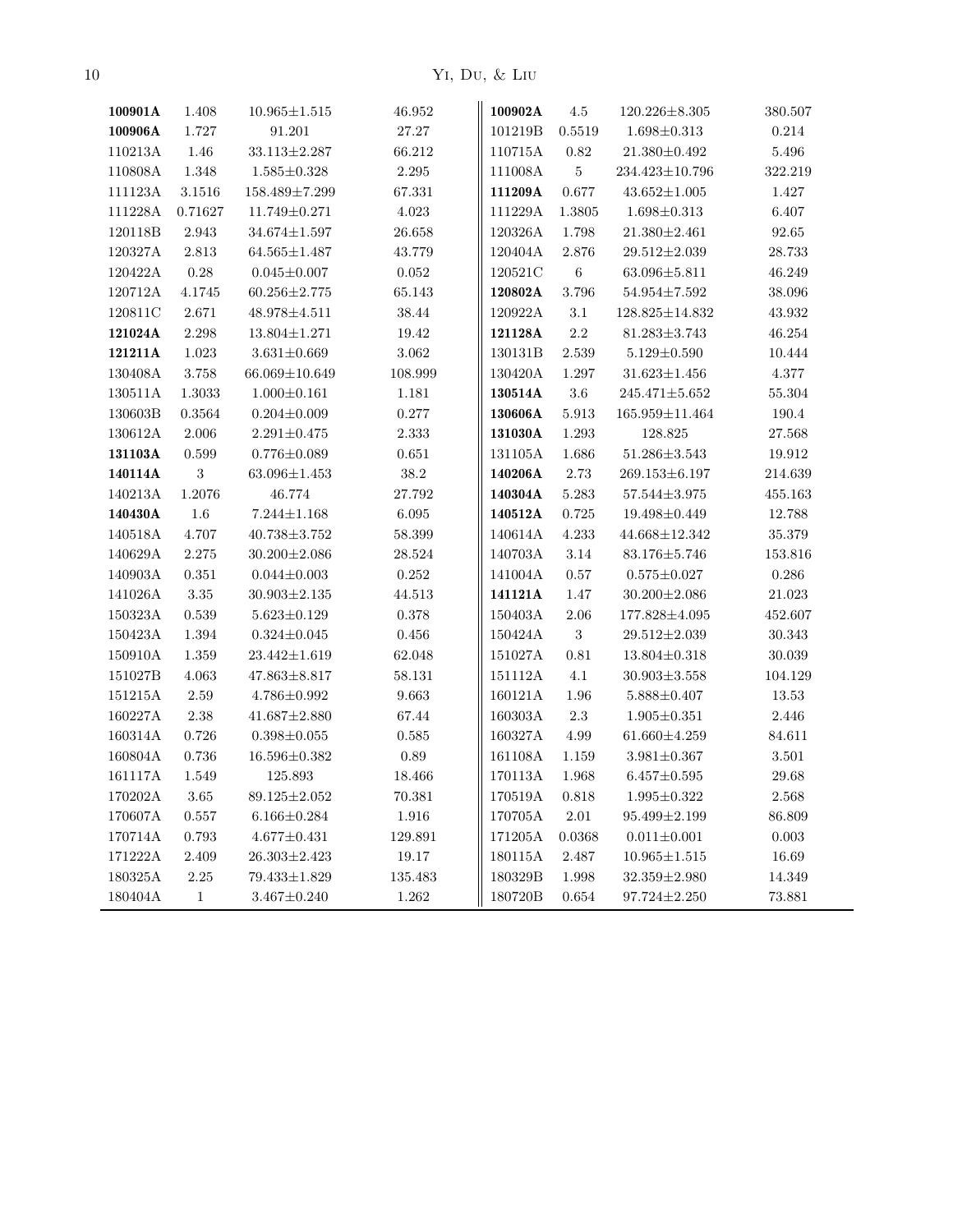Table 2. Data of GRBs with X-ray flares.

| 2.4383<br>49.900<br>050406<br>$2.44\,$<br>1.740<br>050714B<br>0.556<br>$2.300 \pm 0.800$<br>0.617<br>$5.2\,$<br>050416A<br>0.65<br>$\,0.363\,$<br>050502B<br>26.600<br>41.466<br>$\overline{4}$<br>050607<br>123.000<br>2.869<br>050724<br>0.257<br>$0.090 \pm 0.020$<br>0.210<br>1.71<br>050730<br>3.97<br>$74.131 \pm 5.121$<br>43.620<br>050802<br>56.600<br>1.411<br>$5.3\,$<br>$4.143\,$<br>050803<br>$0.422\,$<br>$0.977 \pm 0.068$<br>$3.800\,$<br>050814<br>99.000<br>050819<br>$2.612\,$<br>482.000<br>2.5043<br>102.000<br>0.402<br>050820A<br>$1033.600 \pm 36.000$<br>6.1<br>050822<br>1.43<br>25.500<br>$0.420\,$<br>050904<br>$1333.6 \pm 138.9$<br>370.800<br>050908<br>3.35<br>$19.700 \pm 3.200$<br>3.360<br>050915A<br>2.5273<br>$18.0 \pm 13$<br>2.960<br>050922B<br>4.5<br>67.610<br>13.246<br>051006<br>1.059<br>4.898<br>0.159<br>0.94<br>0.370<br>0.404<br>1.200<br>0.026<br>051016B<br>051227<br>0.714<br>$2.03\,$<br>5.900<br>0.692<br>060111A<br>2.32<br>14.790<br>060108<br>13.048<br>$2.3\,$<br>060115<br>3.53<br>44.668±4.114<br>4.200<br>060124<br>$437.9 \pm 63.9$<br>554.900<br>060210<br>3.91<br>$234.423 \pm 10.796$<br>69.000<br>060223A<br>4.41<br>$97.3 \pm 7.2$<br>7.500<br>4.9<br>060418<br>1.49<br>$135.5 \pm 27.1$<br>20.100<br>060510B<br>367.000±28.700<br>290.800<br>060512<br>0.4428<br>0.325<br>0.090<br>060522<br>5.11<br>$52.481 \pm 4.834$<br>5.320<br>$3.21\,$<br>060526<br>$28.184 \pm 3.245$<br>221.110<br>060604<br>2.1357<br>$4.467 \pm 1.029$<br>24.830<br>$3.082\,$<br>84.890<br>060707<br>$3.43\,$<br>060607A<br>$52.481 \pm 2.417$<br>$39.811 \pm 3.667$<br>13.560<br>060714<br>$2.71\,$<br>$47.863 \pm 2.204$<br>51.330<br>1.532<br>$14.000 \pm 1.300$<br>0.340<br>060719<br>$0.54\,$<br>$\rm 0.84$<br>060729<br>16.000<br>6.783<br>060814<br>138.040<br>5.563<br>0.703<br>$3.69\,$<br>060904B<br>$3.640 \pm 0.740$<br>15.900<br>060906<br>52.480<br>4.471<br>060908<br>1.8836<br>72.000<br>0.757<br>060926<br>3.208<br>11.500<br>5.800<br>1.314<br>10.900<br>0.560<br>061121<br>$63.096 \pm 1.453$<br>19.700<br>070103<br>2.6208<br>070129<br>2.3384<br>$38.905 \pm 3.583$<br>175.110<br>82.600<br>11.566<br>070306<br>1.4959<br>070318<br>$0.836\,$<br>$9\pm2$<br>1.460<br>070721B<br>$3.626\,$<br>39.740<br>$97.724 \pm 4.500$<br>$0.016 \pm 0.003$<br>070724A<br>0.457<br>0.290<br>071021<br>2.452<br>22.820<br>$81.800 \pm 8.200$<br>071031<br>2.692<br>$39\pm 6$<br>167.800<br>071112C<br>0.823<br>$11.800 {\pm} 1.900$<br>0.720<br>$1.14\,$<br>071122<br>4.620<br>0.130<br>080210<br>2.641<br>$51.3 \pm 2.13$<br>9.110<br>080310<br>2.4266<br>$32.359 \pm 2.980$<br>212.600<br>080607<br>2171.000±60.000<br>120.000<br>3.036<br>$3.35\,$<br>080805<br>1.505<br>71.600±19.000<br>10.600<br>080810<br>109.648±5.049<br>48.800<br>$\sqrt{2}$<br>6.44<br>63.090<br>080906<br>$212.000 \pm 12.000$<br>36.050<br>080913<br>86.000±25.000<br>080928<br>1.692<br>$28.2 \pm 11.7$<br>1.9685<br>$41.687 \pm 1.920$<br>9.780<br>70.540<br>081008<br>090407<br>1.4485<br>$6.026 \pm 0.971$<br>10.700<br>090417B<br>$0.35\,$<br>1.570<br>4.159<br>$8\phantom{1}$<br>090516<br>3.9<br>090423<br>$51.286 \pm 3.543$<br>18.100<br>$295.121 \pm 20.386$<br>428.340<br>$\boldsymbol{3}$<br>$205.000 \pm 19.000$<br>$18.800 \pm 2.600$<br>090715B<br>246.980<br>090809<br>58.310<br>2.737<br>090812<br>49.700<br>091029<br>1.380<br>2.452<br>271.800±9.700<br>2.752<br>$41.687 \pm 1.920$<br>12.400<br>100302A<br>4.813<br>$12.882 \pm 1.483$<br>118.750<br>100513A<br>4.772<br>$57.544 \pm 3.975$<br>100704A<br>3.6<br>100728A<br>1140.000±68.000<br>$158.489 \pm 3.649$<br>525.100<br>1.567<br>167.800<br>100816A<br>0.8034<br>73.000±0.200<br>1.680<br>100901A<br>55.850<br>1.408<br>$10.965 \pm 1.515$<br>100902A<br>985.000<br>100906A<br>$91.201\,$<br>4.5<br>$120.226 \pm 8.305$<br>1.727<br>225.000<br>110205A<br>110801A<br>109.000±27.000<br>1.98<br>483.000±64.000<br>159.610<br>1.858<br>99.340<br>37.600±5.500<br>111107A<br>2.893<br>2.610<br>111209A<br>0.677<br>$43.652 \pm 1.005$<br>90.190<br>120802A<br>3.796<br>$54.954 \pm 7.592$<br>27.500<br>121024A<br>2.298<br>$13.804 \pm 1.271$<br>4.870<br>121128A<br>$2.2\,$<br>$5.290\,$<br>$1.023\,$<br>$3.631 \pm 0.669$<br>$81.283 \pm 3.743$<br>121211A<br>29.400<br>130427B<br>2.78<br>$31.6 \pm 17.5$<br>4.360<br>121229A<br>2.707<br>37.000±11.000<br>36.200<br>130514A<br>3.6<br>130606A<br>$245.471 \pm 5.652$<br>325.200<br>5.91<br>165.959±11.464<br>277.800<br>130925A<br>$150.000 \pm 3.000$<br>131004A<br>$0.690 \pm 0.030$<br>$0.110\,$<br>0.347<br>17.770<br>0.717 | ${\rm GRB}$ | $\boldsymbol{z}$ |             | $E_{\gamma,\text{iso}}$ (10 <sup>51</sup> erg) $E_{\text{flare}}$ (10 <sup>50</sup> erg) | ${\rm GRB}$ | $\overline{z}$ | $E_{\gamma,\text{iso}}$ (10 <sup>51</sup> erg) $E_{\text{flare}}$ (10 <sup>50</sup> erg) |           |
|-------------------------------------------------------------------------------------------------------------------------------------------------------------------------------------------------------------------------------------------------------------------------------------------------------------------------------------------------------------------------------------------------------------------------------------------------------------------------------------------------------------------------------------------------------------------------------------------------------------------------------------------------------------------------------------------------------------------------------------------------------------------------------------------------------------------------------------------------------------------------------------------------------------------------------------------------------------------------------------------------------------------------------------------------------------------------------------------------------------------------------------------------------------------------------------------------------------------------------------------------------------------------------------------------------------------------------------------------------------------------------------------------------------------------------------------------------------------------------------------------------------------------------------------------------------------------------------------------------------------------------------------------------------------------------------------------------------------------------------------------------------------------------------------------------------------------------------------------------------------------------------------------------------------------------------------------------------------------------------------------------------------------------------------------------------------------------------------------------------------------------------------------------------------------------------------------------------------------------------------------------------------------------------------------------------------------------------------------------------------------------------------------------------------------------------------------------------------------------------------------------------------------------------------------------------------------------------------------------------------------------------------------------------------------------------------------------------------------------------------------------------------------------------------------------------------------------------------------------------------------------------------------------------------------------------------------------------------------------------------------------------------------------------------------------------------------------------------------------------------------------------------------------------------------------------------------------------------------------------------------------------------------------------------------------------------------------------------------------------------------------------------------------------------------------------------------------------------------------------------------------------------------------------------------------------------------------------------------------------------------------------------------------------------------------------------------------------------------------------------------------------------------------------------------------------------------------------------------------------------------------------------------------------------------------------------------------------------------------------------------------------------------------------------------------------------------------------------------------------------------------------------------------------------------------------------------------------------------------------------------------------------------------------------------------------------------------------------------------------------------------------------------------------------------------------------------------------------------------------------------------------------------------------------------------------------------------------------------|-------------|------------------|-------------|------------------------------------------------------------------------------------------|-------------|----------------|------------------------------------------------------------------------------------------|-----------|
|                                                                                                                                                                                                                                                                                                                                                                                                                                                                                                                                                                                                                                                                                                                                                                                                                                                                                                                                                                                                                                                                                                                                                                                                                                                                                                                                                                                                                                                                                                                                                                                                                                                                                                                                                                                                                                                                                                                                                                                                                                                                                                                                                                                                                                                                                                                                                                                                                                                                                                                                                                                                                                                                                                                                                                                                                                                                                                                                                                                                                                                                                                                                                                                                                                                                                                                                                                                                                                                                                                                                                                                                                                                                                                                                                                                                                                                                                                                                                                                                                                                                                                                                                                                                                                                                                                                                                                                                                                                                                                                                                                                                 |             |                  |             |                                                                                          |             |                |                                                                                          |           |
|                                                                                                                                                                                                                                                                                                                                                                                                                                                                                                                                                                                                                                                                                                                                                                                                                                                                                                                                                                                                                                                                                                                                                                                                                                                                                                                                                                                                                                                                                                                                                                                                                                                                                                                                                                                                                                                                                                                                                                                                                                                                                                                                                                                                                                                                                                                                                                                                                                                                                                                                                                                                                                                                                                                                                                                                                                                                                                                                                                                                                                                                                                                                                                                                                                                                                                                                                                                                                                                                                                                                                                                                                                                                                                                                                                                                                                                                                                                                                                                                                                                                                                                                                                                                                                                                                                                                                                                                                                                                                                                                                                                                 |             |                  |             |                                                                                          |             |                |                                                                                          |           |
|                                                                                                                                                                                                                                                                                                                                                                                                                                                                                                                                                                                                                                                                                                                                                                                                                                                                                                                                                                                                                                                                                                                                                                                                                                                                                                                                                                                                                                                                                                                                                                                                                                                                                                                                                                                                                                                                                                                                                                                                                                                                                                                                                                                                                                                                                                                                                                                                                                                                                                                                                                                                                                                                                                                                                                                                                                                                                                                                                                                                                                                                                                                                                                                                                                                                                                                                                                                                                                                                                                                                                                                                                                                                                                                                                                                                                                                                                                                                                                                                                                                                                                                                                                                                                                                                                                                                                                                                                                                                                                                                                                                                 |             |                  |             |                                                                                          |             |                |                                                                                          |           |
|                                                                                                                                                                                                                                                                                                                                                                                                                                                                                                                                                                                                                                                                                                                                                                                                                                                                                                                                                                                                                                                                                                                                                                                                                                                                                                                                                                                                                                                                                                                                                                                                                                                                                                                                                                                                                                                                                                                                                                                                                                                                                                                                                                                                                                                                                                                                                                                                                                                                                                                                                                                                                                                                                                                                                                                                                                                                                                                                                                                                                                                                                                                                                                                                                                                                                                                                                                                                                                                                                                                                                                                                                                                                                                                                                                                                                                                                                                                                                                                                                                                                                                                                                                                                                                                                                                                                                                                                                                                                                                                                                                                                 |             |                  |             |                                                                                          |             |                |                                                                                          |           |
|                                                                                                                                                                                                                                                                                                                                                                                                                                                                                                                                                                                                                                                                                                                                                                                                                                                                                                                                                                                                                                                                                                                                                                                                                                                                                                                                                                                                                                                                                                                                                                                                                                                                                                                                                                                                                                                                                                                                                                                                                                                                                                                                                                                                                                                                                                                                                                                                                                                                                                                                                                                                                                                                                                                                                                                                                                                                                                                                                                                                                                                                                                                                                                                                                                                                                                                                                                                                                                                                                                                                                                                                                                                                                                                                                                                                                                                                                                                                                                                                                                                                                                                                                                                                                                                                                                                                                                                                                                                                                                                                                                                                 |             |                  |             |                                                                                          |             |                |                                                                                          |           |
|                                                                                                                                                                                                                                                                                                                                                                                                                                                                                                                                                                                                                                                                                                                                                                                                                                                                                                                                                                                                                                                                                                                                                                                                                                                                                                                                                                                                                                                                                                                                                                                                                                                                                                                                                                                                                                                                                                                                                                                                                                                                                                                                                                                                                                                                                                                                                                                                                                                                                                                                                                                                                                                                                                                                                                                                                                                                                                                                                                                                                                                                                                                                                                                                                                                                                                                                                                                                                                                                                                                                                                                                                                                                                                                                                                                                                                                                                                                                                                                                                                                                                                                                                                                                                                                                                                                                                                                                                                                                                                                                                                                                 |             |                  |             |                                                                                          |             |                |                                                                                          |           |
|                                                                                                                                                                                                                                                                                                                                                                                                                                                                                                                                                                                                                                                                                                                                                                                                                                                                                                                                                                                                                                                                                                                                                                                                                                                                                                                                                                                                                                                                                                                                                                                                                                                                                                                                                                                                                                                                                                                                                                                                                                                                                                                                                                                                                                                                                                                                                                                                                                                                                                                                                                                                                                                                                                                                                                                                                                                                                                                                                                                                                                                                                                                                                                                                                                                                                                                                                                                                                                                                                                                                                                                                                                                                                                                                                                                                                                                                                                                                                                                                                                                                                                                                                                                                                                                                                                                                                                                                                                                                                                                                                                                                 |             |                  |             |                                                                                          |             |                |                                                                                          |           |
|                                                                                                                                                                                                                                                                                                                                                                                                                                                                                                                                                                                                                                                                                                                                                                                                                                                                                                                                                                                                                                                                                                                                                                                                                                                                                                                                                                                                                                                                                                                                                                                                                                                                                                                                                                                                                                                                                                                                                                                                                                                                                                                                                                                                                                                                                                                                                                                                                                                                                                                                                                                                                                                                                                                                                                                                                                                                                                                                                                                                                                                                                                                                                                                                                                                                                                                                                                                                                                                                                                                                                                                                                                                                                                                                                                                                                                                                                                                                                                                                                                                                                                                                                                                                                                                                                                                                                                                                                                                                                                                                                                                                 |             |                  |             |                                                                                          |             |                |                                                                                          |           |
|                                                                                                                                                                                                                                                                                                                                                                                                                                                                                                                                                                                                                                                                                                                                                                                                                                                                                                                                                                                                                                                                                                                                                                                                                                                                                                                                                                                                                                                                                                                                                                                                                                                                                                                                                                                                                                                                                                                                                                                                                                                                                                                                                                                                                                                                                                                                                                                                                                                                                                                                                                                                                                                                                                                                                                                                                                                                                                                                                                                                                                                                                                                                                                                                                                                                                                                                                                                                                                                                                                                                                                                                                                                                                                                                                                                                                                                                                                                                                                                                                                                                                                                                                                                                                                                                                                                                                                                                                                                                                                                                                                                                 |             |                  |             |                                                                                          |             |                |                                                                                          |           |
|                                                                                                                                                                                                                                                                                                                                                                                                                                                                                                                                                                                                                                                                                                                                                                                                                                                                                                                                                                                                                                                                                                                                                                                                                                                                                                                                                                                                                                                                                                                                                                                                                                                                                                                                                                                                                                                                                                                                                                                                                                                                                                                                                                                                                                                                                                                                                                                                                                                                                                                                                                                                                                                                                                                                                                                                                                                                                                                                                                                                                                                                                                                                                                                                                                                                                                                                                                                                                                                                                                                                                                                                                                                                                                                                                                                                                                                                                                                                                                                                                                                                                                                                                                                                                                                                                                                                                                                                                                                                                                                                                                                                 |             |                  |             |                                                                                          |             |                |                                                                                          |           |
|                                                                                                                                                                                                                                                                                                                                                                                                                                                                                                                                                                                                                                                                                                                                                                                                                                                                                                                                                                                                                                                                                                                                                                                                                                                                                                                                                                                                                                                                                                                                                                                                                                                                                                                                                                                                                                                                                                                                                                                                                                                                                                                                                                                                                                                                                                                                                                                                                                                                                                                                                                                                                                                                                                                                                                                                                                                                                                                                                                                                                                                                                                                                                                                                                                                                                                                                                                                                                                                                                                                                                                                                                                                                                                                                                                                                                                                                                                                                                                                                                                                                                                                                                                                                                                                                                                                                                                                                                                                                                                                                                                                                 |             |                  |             |                                                                                          |             |                |                                                                                          |           |
|                                                                                                                                                                                                                                                                                                                                                                                                                                                                                                                                                                                                                                                                                                                                                                                                                                                                                                                                                                                                                                                                                                                                                                                                                                                                                                                                                                                                                                                                                                                                                                                                                                                                                                                                                                                                                                                                                                                                                                                                                                                                                                                                                                                                                                                                                                                                                                                                                                                                                                                                                                                                                                                                                                                                                                                                                                                                                                                                                                                                                                                                                                                                                                                                                                                                                                                                                                                                                                                                                                                                                                                                                                                                                                                                                                                                                                                                                                                                                                                                                                                                                                                                                                                                                                                                                                                                                                                                                                                                                                                                                                                                 |             |                  |             |                                                                                          |             |                |                                                                                          |           |
|                                                                                                                                                                                                                                                                                                                                                                                                                                                                                                                                                                                                                                                                                                                                                                                                                                                                                                                                                                                                                                                                                                                                                                                                                                                                                                                                                                                                                                                                                                                                                                                                                                                                                                                                                                                                                                                                                                                                                                                                                                                                                                                                                                                                                                                                                                                                                                                                                                                                                                                                                                                                                                                                                                                                                                                                                                                                                                                                                                                                                                                                                                                                                                                                                                                                                                                                                                                                                                                                                                                                                                                                                                                                                                                                                                                                                                                                                                                                                                                                                                                                                                                                                                                                                                                                                                                                                                                                                                                                                                                                                                                                 |             |                  |             |                                                                                          |             |                |                                                                                          |           |
|                                                                                                                                                                                                                                                                                                                                                                                                                                                                                                                                                                                                                                                                                                                                                                                                                                                                                                                                                                                                                                                                                                                                                                                                                                                                                                                                                                                                                                                                                                                                                                                                                                                                                                                                                                                                                                                                                                                                                                                                                                                                                                                                                                                                                                                                                                                                                                                                                                                                                                                                                                                                                                                                                                                                                                                                                                                                                                                                                                                                                                                                                                                                                                                                                                                                                                                                                                                                                                                                                                                                                                                                                                                                                                                                                                                                                                                                                                                                                                                                                                                                                                                                                                                                                                                                                                                                                                                                                                                                                                                                                                                                 |             |                  |             |                                                                                          |             |                |                                                                                          |           |
|                                                                                                                                                                                                                                                                                                                                                                                                                                                                                                                                                                                                                                                                                                                                                                                                                                                                                                                                                                                                                                                                                                                                                                                                                                                                                                                                                                                                                                                                                                                                                                                                                                                                                                                                                                                                                                                                                                                                                                                                                                                                                                                                                                                                                                                                                                                                                                                                                                                                                                                                                                                                                                                                                                                                                                                                                                                                                                                                                                                                                                                                                                                                                                                                                                                                                                                                                                                                                                                                                                                                                                                                                                                                                                                                                                                                                                                                                                                                                                                                                                                                                                                                                                                                                                                                                                                                                                                                                                                                                                                                                                                                 |             |                  |             |                                                                                          |             |                |                                                                                          |           |
|                                                                                                                                                                                                                                                                                                                                                                                                                                                                                                                                                                                                                                                                                                                                                                                                                                                                                                                                                                                                                                                                                                                                                                                                                                                                                                                                                                                                                                                                                                                                                                                                                                                                                                                                                                                                                                                                                                                                                                                                                                                                                                                                                                                                                                                                                                                                                                                                                                                                                                                                                                                                                                                                                                                                                                                                                                                                                                                                                                                                                                                                                                                                                                                                                                                                                                                                                                                                                                                                                                                                                                                                                                                                                                                                                                                                                                                                                                                                                                                                                                                                                                                                                                                                                                                                                                                                                                                                                                                                                                                                                                                                 |             |                  |             |                                                                                          |             |                |                                                                                          |           |
|                                                                                                                                                                                                                                                                                                                                                                                                                                                                                                                                                                                                                                                                                                                                                                                                                                                                                                                                                                                                                                                                                                                                                                                                                                                                                                                                                                                                                                                                                                                                                                                                                                                                                                                                                                                                                                                                                                                                                                                                                                                                                                                                                                                                                                                                                                                                                                                                                                                                                                                                                                                                                                                                                                                                                                                                                                                                                                                                                                                                                                                                                                                                                                                                                                                                                                                                                                                                                                                                                                                                                                                                                                                                                                                                                                                                                                                                                                                                                                                                                                                                                                                                                                                                                                                                                                                                                                                                                                                                                                                                                                                                 |             |                  |             |                                                                                          |             |                |                                                                                          |           |
|                                                                                                                                                                                                                                                                                                                                                                                                                                                                                                                                                                                                                                                                                                                                                                                                                                                                                                                                                                                                                                                                                                                                                                                                                                                                                                                                                                                                                                                                                                                                                                                                                                                                                                                                                                                                                                                                                                                                                                                                                                                                                                                                                                                                                                                                                                                                                                                                                                                                                                                                                                                                                                                                                                                                                                                                                                                                                                                                                                                                                                                                                                                                                                                                                                                                                                                                                                                                                                                                                                                                                                                                                                                                                                                                                                                                                                                                                                                                                                                                                                                                                                                                                                                                                                                                                                                                                                                                                                                                                                                                                                                                 |             |                  |             |                                                                                          |             |                |                                                                                          |           |
|                                                                                                                                                                                                                                                                                                                                                                                                                                                                                                                                                                                                                                                                                                                                                                                                                                                                                                                                                                                                                                                                                                                                                                                                                                                                                                                                                                                                                                                                                                                                                                                                                                                                                                                                                                                                                                                                                                                                                                                                                                                                                                                                                                                                                                                                                                                                                                                                                                                                                                                                                                                                                                                                                                                                                                                                                                                                                                                                                                                                                                                                                                                                                                                                                                                                                                                                                                                                                                                                                                                                                                                                                                                                                                                                                                                                                                                                                                                                                                                                                                                                                                                                                                                                                                                                                                                                                                                                                                                                                                                                                                                                 |             |                  |             |                                                                                          |             |                |                                                                                          |           |
|                                                                                                                                                                                                                                                                                                                                                                                                                                                                                                                                                                                                                                                                                                                                                                                                                                                                                                                                                                                                                                                                                                                                                                                                                                                                                                                                                                                                                                                                                                                                                                                                                                                                                                                                                                                                                                                                                                                                                                                                                                                                                                                                                                                                                                                                                                                                                                                                                                                                                                                                                                                                                                                                                                                                                                                                                                                                                                                                                                                                                                                                                                                                                                                                                                                                                                                                                                                                                                                                                                                                                                                                                                                                                                                                                                                                                                                                                                                                                                                                                                                                                                                                                                                                                                                                                                                                                                                                                                                                                                                                                                                                 |             |                  |             |                                                                                          |             |                |                                                                                          |           |
|                                                                                                                                                                                                                                                                                                                                                                                                                                                                                                                                                                                                                                                                                                                                                                                                                                                                                                                                                                                                                                                                                                                                                                                                                                                                                                                                                                                                                                                                                                                                                                                                                                                                                                                                                                                                                                                                                                                                                                                                                                                                                                                                                                                                                                                                                                                                                                                                                                                                                                                                                                                                                                                                                                                                                                                                                                                                                                                                                                                                                                                                                                                                                                                                                                                                                                                                                                                                                                                                                                                                                                                                                                                                                                                                                                                                                                                                                                                                                                                                                                                                                                                                                                                                                                                                                                                                                                                                                                                                                                                                                                                                 |             |                  |             |                                                                                          |             |                |                                                                                          |           |
|                                                                                                                                                                                                                                                                                                                                                                                                                                                                                                                                                                                                                                                                                                                                                                                                                                                                                                                                                                                                                                                                                                                                                                                                                                                                                                                                                                                                                                                                                                                                                                                                                                                                                                                                                                                                                                                                                                                                                                                                                                                                                                                                                                                                                                                                                                                                                                                                                                                                                                                                                                                                                                                                                                                                                                                                                                                                                                                                                                                                                                                                                                                                                                                                                                                                                                                                                                                                                                                                                                                                                                                                                                                                                                                                                                                                                                                                                                                                                                                                                                                                                                                                                                                                                                                                                                                                                                                                                                                                                                                                                                                                 |             |                  |             |                                                                                          |             |                |                                                                                          |           |
|                                                                                                                                                                                                                                                                                                                                                                                                                                                                                                                                                                                                                                                                                                                                                                                                                                                                                                                                                                                                                                                                                                                                                                                                                                                                                                                                                                                                                                                                                                                                                                                                                                                                                                                                                                                                                                                                                                                                                                                                                                                                                                                                                                                                                                                                                                                                                                                                                                                                                                                                                                                                                                                                                                                                                                                                                                                                                                                                                                                                                                                                                                                                                                                                                                                                                                                                                                                                                                                                                                                                                                                                                                                                                                                                                                                                                                                                                                                                                                                                                                                                                                                                                                                                                                                                                                                                                                                                                                                                                                                                                                                                 |             |                  |             |                                                                                          |             |                |                                                                                          |           |
|                                                                                                                                                                                                                                                                                                                                                                                                                                                                                                                                                                                                                                                                                                                                                                                                                                                                                                                                                                                                                                                                                                                                                                                                                                                                                                                                                                                                                                                                                                                                                                                                                                                                                                                                                                                                                                                                                                                                                                                                                                                                                                                                                                                                                                                                                                                                                                                                                                                                                                                                                                                                                                                                                                                                                                                                                                                                                                                                                                                                                                                                                                                                                                                                                                                                                                                                                                                                                                                                                                                                                                                                                                                                                                                                                                                                                                                                                                                                                                                                                                                                                                                                                                                                                                                                                                                                                                                                                                                                                                                                                                                                 |             |                  |             |                                                                                          |             |                |                                                                                          |           |
|                                                                                                                                                                                                                                                                                                                                                                                                                                                                                                                                                                                                                                                                                                                                                                                                                                                                                                                                                                                                                                                                                                                                                                                                                                                                                                                                                                                                                                                                                                                                                                                                                                                                                                                                                                                                                                                                                                                                                                                                                                                                                                                                                                                                                                                                                                                                                                                                                                                                                                                                                                                                                                                                                                                                                                                                                                                                                                                                                                                                                                                                                                                                                                                                                                                                                                                                                                                                                                                                                                                                                                                                                                                                                                                                                                                                                                                                                                                                                                                                                                                                                                                                                                                                                                                                                                                                                                                                                                                                                                                                                                                                 |             |                  |             |                                                                                          |             |                |                                                                                          |           |
|                                                                                                                                                                                                                                                                                                                                                                                                                                                                                                                                                                                                                                                                                                                                                                                                                                                                                                                                                                                                                                                                                                                                                                                                                                                                                                                                                                                                                                                                                                                                                                                                                                                                                                                                                                                                                                                                                                                                                                                                                                                                                                                                                                                                                                                                                                                                                                                                                                                                                                                                                                                                                                                                                                                                                                                                                                                                                                                                                                                                                                                                                                                                                                                                                                                                                                                                                                                                                                                                                                                                                                                                                                                                                                                                                                                                                                                                                                                                                                                                                                                                                                                                                                                                                                                                                                                                                                                                                                                                                                                                                                                                 |             |                  |             |                                                                                          |             |                |                                                                                          |           |
|                                                                                                                                                                                                                                                                                                                                                                                                                                                                                                                                                                                                                                                                                                                                                                                                                                                                                                                                                                                                                                                                                                                                                                                                                                                                                                                                                                                                                                                                                                                                                                                                                                                                                                                                                                                                                                                                                                                                                                                                                                                                                                                                                                                                                                                                                                                                                                                                                                                                                                                                                                                                                                                                                                                                                                                                                                                                                                                                                                                                                                                                                                                                                                                                                                                                                                                                                                                                                                                                                                                                                                                                                                                                                                                                                                                                                                                                                                                                                                                                                                                                                                                                                                                                                                                                                                                                                                                                                                                                                                                                                                                                 |             |                  |             |                                                                                          |             |                |                                                                                          |           |
|                                                                                                                                                                                                                                                                                                                                                                                                                                                                                                                                                                                                                                                                                                                                                                                                                                                                                                                                                                                                                                                                                                                                                                                                                                                                                                                                                                                                                                                                                                                                                                                                                                                                                                                                                                                                                                                                                                                                                                                                                                                                                                                                                                                                                                                                                                                                                                                                                                                                                                                                                                                                                                                                                                                                                                                                                                                                                                                                                                                                                                                                                                                                                                                                                                                                                                                                                                                                                                                                                                                                                                                                                                                                                                                                                                                                                                                                                                                                                                                                                                                                                                                                                                                                                                                                                                                                                                                                                                                                                                                                                                                                 |             |                  |             |                                                                                          |             |                |                                                                                          |           |
|                                                                                                                                                                                                                                                                                                                                                                                                                                                                                                                                                                                                                                                                                                                                                                                                                                                                                                                                                                                                                                                                                                                                                                                                                                                                                                                                                                                                                                                                                                                                                                                                                                                                                                                                                                                                                                                                                                                                                                                                                                                                                                                                                                                                                                                                                                                                                                                                                                                                                                                                                                                                                                                                                                                                                                                                                                                                                                                                                                                                                                                                                                                                                                                                                                                                                                                                                                                                                                                                                                                                                                                                                                                                                                                                                                                                                                                                                                                                                                                                                                                                                                                                                                                                                                                                                                                                                                                                                                                                                                                                                                                                 |             |                  |             |                                                                                          |             |                |                                                                                          |           |
|                                                                                                                                                                                                                                                                                                                                                                                                                                                                                                                                                                                                                                                                                                                                                                                                                                                                                                                                                                                                                                                                                                                                                                                                                                                                                                                                                                                                                                                                                                                                                                                                                                                                                                                                                                                                                                                                                                                                                                                                                                                                                                                                                                                                                                                                                                                                                                                                                                                                                                                                                                                                                                                                                                                                                                                                                                                                                                                                                                                                                                                                                                                                                                                                                                                                                                                                                                                                                                                                                                                                                                                                                                                                                                                                                                                                                                                                                                                                                                                                                                                                                                                                                                                                                                                                                                                                                                                                                                                                                                                                                                                                 |             |                  |             |                                                                                          |             |                |                                                                                          |           |
|                                                                                                                                                                                                                                                                                                                                                                                                                                                                                                                                                                                                                                                                                                                                                                                                                                                                                                                                                                                                                                                                                                                                                                                                                                                                                                                                                                                                                                                                                                                                                                                                                                                                                                                                                                                                                                                                                                                                                                                                                                                                                                                                                                                                                                                                                                                                                                                                                                                                                                                                                                                                                                                                                                                                                                                                                                                                                                                                                                                                                                                                                                                                                                                                                                                                                                                                                                                                                                                                                                                                                                                                                                                                                                                                                                                                                                                                                                                                                                                                                                                                                                                                                                                                                                                                                                                                                                                                                                                                                                                                                                                                 |             |                  |             |                                                                                          |             |                |                                                                                          |           |
|                                                                                                                                                                                                                                                                                                                                                                                                                                                                                                                                                                                                                                                                                                                                                                                                                                                                                                                                                                                                                                                                                                                                                                                                                                                                                                                                                                                                                                                                                                                                                                                                                                                                                                                                                                                                                                                                                                                                                                                                                                                                                                                                                                                                                                                                                                                                                                                                                                                                                                                                                                                                                                                                                                                                                                                                                                                                                                                                                                                                                                                                                                                                                                                                                                                                                                                                                                                                                                                                                                                                                                                                                                                                                                                                                                                                                                                                                                                                                                                                                                                                                                                                                                                                                                                                                                                                                                                                                                                                                                                                                                                                 |             |                  |             |                                                                                          |             |                |                                                                                          |           |
|                                                                                                                                                                                                                                                                                                                                                                                                                                                                                                                                                                                                                                                                                                                                                                                                                                                                                                                                                                                                                                                                                                                                                                                                                                                                                                                                                                                                                                                                                                                                                                                                                                                                                                                                                                                                                                                                                                                                                                                                                                                                                                                                                                                                                                                                                                                                                                                                                                                                                                                                                                                                                                                                                                                                                                                                                                                                                                                                                                                                                                                                                                                                                                                                                                                                                                                                                                                                                                                                                                                                                                                                                                                                                                                                                                                                                                                                                                                                                                                                                                                                                                                                                                                                                                                                                                                                                                                                                                                                                                                                                                                                 |             |                  |             |                                                                                          |             |                |                                                                                          |           |
|                                                                                                                                                                                                                                                                                                                                                                                                                                                                                                                                                                                                                                                                                                                                                                                                                                                                                                                                                                                                                                                                                                                                                                                                                                                                                                                                                                                                                                                                                                                                                                                                                                                                                                                                                                                                                                                                                                                                                                                                                                                                                                                                                                                                                                                                                                                                                                                                                                                                                                                                                                                                                                                                                                                                                                                                                                                                                                                                                                                                                                                                                                                                                                                                                                                                                                                                                                                                                                                                                                                                                                                                                                                                                                                                                                                                                                                                                                                                                                                                                                                                                                                                                                                                                                                                                                                                                                                                                                                                                                                                                                                                 |             |                  |             |                                                                                          |             |                |                                                                                          |           |
|                                                                                                                                                                                                                                                                                                                                                                                                                                                                                                                                                                                                                                                                                                                                                                                                                                                                                                                                                                                                                                                                                                                                                                                                                                                                                                                                                                                                                                                                                                                                                                                                                                                                                                                                                                                                                                                                                                                                                                                                                                                                                                                                                                                                                                                                                                                                                                                                                                                                                                                                                                                                                                                                                                                                                                                                                                                                                                                                                                                                                                                                                                                                                                                                                                                                                                                                                                                                                                                                                                                                                                                                                                                                                                                                                                                                                                                                                                                                                                                                                                                                                                                                                                                                                                                                                                                                                                                                                                                                                                                                                                                                 |             |                  |             |                                                                                          |             |                |                                                                                          |           |
|                                                                                                                                                                                                                                                                                                                                                                                                                                                                                                                                                                                                                                                                                                                                                                                                                                                                                                                                                                                                                                                                                                                                                                                                                                                                                                                                                                                                                                                                                                                                                                                                                                                                                                                                                                                                                                                                                                                                                                                                                                                                                                                                                                                                                                                                                                                                                                                                                                                                                                                                                                                                                                                                                                                                                                                                                                                                                                                                                                                                                                                                                                                                                                                                                                                                                                                                                                                                                                                                                                                                                                                                                                                                                                                                                                                                                                                                                                                                                                                                                                                                                                                                                                                                                                                                                                                                                                                                                                                                                                                                                                                                 |             |                  |             |                                                                                          |             |                |                                                                                          |           |
|                                                                                                                                                                                                                                                                                                                                                                                                                                                                                                                                                                                                                                                                                                                                                                                                                                                                                                                                                                                                                                                                                                                                                                                                                                                                                                                                                                                                                                                                                                                                                                                                                                                                                                                                                                                                                                                                                                                                                                                                                                                                                                                                                                                                                                                                                                                                                                                                                                                                                                                                                                                                                                                                                                                                                                                                                                                                                                                                                                                                                                                                                                                                                                                                                                                                                                                                                                                                                                                                                                                                                                                                                                                                                                                                                                                                                                                                                                                                                                                                                                                                                                                                                                                                                                                                                                                                                                                                                                                                                                                                                                                                 |             |                  |             |                                                                                          |             |                |                                                                                          |           |
|                                                                                                                                                                                                                                                                                                                                                                                                                                                                                                                                                                                                                                                                                                                                                                                                                                                                                                                                                                                                                                                                                                                                                                                                                                                                                                                                                                                                                                                                                                                                                                                                                                                                                                                                                                                                                                                                                                                                                                                                                                                                                                                                                                                                                                                                                                                                                                                                                                                                                                                                                                                                                                                                                                                                                                                                                                                                                                                                                                                                                                                                                                                                                                                                                                                                                                                                                                                                                                                                                                                                                                                                                                                                                                                                                                                                                                                                                                                                                                                                                                                                                                                                                                                                                                                                                                                                                                                                                                                                                                                                                                                                 |             |                  |             |                                                                                          |             |                |                                                                                          |           |
|                                                                                                                                                                                                                                                                                                                                                                                                                                                                                                                                                                                                                                                                                                                                                                                                                                                                                                                                                                                                                                                                                                                                                                                                                                                                                                                                                                                                                                                                                                                                                                                                                                                                                                                                                                                                                                                                                                                                                                                                                                                                                                                                                                                                                                                                                                                                                                                                                                                                                                                                                                                                                                                                                                                                                                                                                                                                                                                                                                                                                                                                                                                                                                                                                                                                                                                                                                                                                                                                                                                                                                                                                                                                                                                                                                                                                                                                                                                                                                                                                                                                                                                                                                                                                                                                                                                                                                                                                                                                                                                                                                                                 |             |                  |             |                                                                                          |             |                |                                                                                          |           |
|                                                                                                                                                                                                                                                                                                                                                                                                                                                                                                                                                                                                                                                                                                                                                                                                                                                                                                                                                                                                                                                                                                                                                                                                                                                                                                                                                                                                                                                                                                                                                                                                                                                                                                                                                                                                                                                                                                                                                                                                                                                                                                                                                                                                                                                                                                                                                                                                                                                                                                                                                                                                                                                                                                                                                                                                                                                                                                                                                                                                                                                                                                                                                                                                                                                                                                                                                                                                                                                                                                                                                                                                                                                                                                                                                                                                                                                                                                                                                                                                                                                                                                                                                                                                                                                                                                                                                                                                                                                                                                                                                                                                 |             |                  |             |                                                                                          |             |                |                                                                                          |           |
|                                                                                                                                                                                                                                                                                                                                                                                                                                                                                                                                                                                                                                                                                                                                                                                                                                                                                                                                                                                                                                                                                                                                                                                                                                                                                                                                                                                                                                                                                                                                                                                                                                                                                                                                                                                                                                                                                                                                                                                                                                                                                                                                                                                                                                                                                                                                                                                                                                                                                                                                                                                                                                                                                                                                                                                                                                                                                                                                                                                                                                                                                                                                                                                                                                                                                                                                                                                                                                                                                                                                                                                                                                                                                                                                                                                                                                                                                                                                                                                                                                                                                                                                                                                                                                                                                                                                                                                                                                                                                                                                                                                                 |             |                  |             |                                                                                          |             |                |                                                                                          |           |
|                                                                                                                                                                                                                                                                                                                                                                                                                                                                                                                                                                                                                                                                                                                                                                                                                                                                                                                                                                                                                                                                                                                                                                                                                                                                                                                                                                                                                                                                                                                                                                                                                                                                                                                                                                                                                                                                                                                                                                                                                                                                                                                                                                                                                                                                                                                                                                                                                                                                                                                                                                                                                                                                                                                                                                                                                                                                                                                                                                                                                                                                                                                                                                                                                                                                                                                                                                                                                                                                                                                                                                                                                                                                                                                                                                                                                                                                                                                                                                                                                                                                                                                                                                                                                                                                                                                                                                                                                                                                                                                                                                                                 |             |                  |             |                                                                                          |             |                |                                                                                          |           |
|                                                                                                                                                                                                                                                                                                                                                                                                                                                                                                                                                                                                                                                                                                                                                                                                                                                                                                                                                                                                                                                                                                                                                                                                                                                                                                                                                                                                                                                                                                                                                                                                                                                                                                                                                                                                                                                                                                                                                                                                                                                                                                                                                                                                                                                                                                                                                                                                                                                                                                                                                                                                                                                                                                                                                                                                                                                                                                                                                                                                                                                                                                                                                                                                                                                                                                                                                                                                                                                                                                                                                                                                                                                                                                                                                                                                                                                                                                                                                                                                                                                                                                                                                                                                                                                                                                                                                                                                                                                                                                                                                                                                 |             |                  |             |                                                                                          |             |                |                                                                                          |           |
|                                                                                                                                                                                                                                                                                                                                                                                                                                                                                                                                                                                                                                                                                                                                                                                                                                                                                                                                                                                                                                                                                                                                                                                                                                                                                                                                                                                                                                                                                                                                                                                                                                                                                                                                                                                                                                                                                                                                                                                                                                                                                                                                                                                                                                                                                                                                                                                                                                                                                                                                                                                                                                                                                                                                                                                                                                                                                                                                                                                                                                                                                                                                                                                                                                                                                                                                                                                                                                                                                                                                                                                                                                                                                                                                                                                                                                                                                                                                                                                                                                                                                                                                                                                                                                                                                                                                                                                                                                                                                                                                                                                                 |             |                  |             |                                                                                          |             |                |                                                                                          |           |
|                                                                                                                                                                                                                                                                                                                                                                                                                                                                                                                                                                                                                                                                                                                                                                                                                                                                                                                                                                                                                                                                                                                                                                                                                                                                                                                                                                                                                                                                                                                                                                                                                                                                                                                                                                                                                                                                                                                                                                                                                                                                                                                                                                                                                                                                                                                                                                                                                                                                                                                                                                                                                                                                                                                                                                                                                                                                                                                                                                                                                                                                                                                                                                                                                                                                                                                                                                                                                                                                                                                                                                                                                                                                                                                                                                                                                                                                                                                                                                                                                                                                                                                                                                                                                                                                                                                                                                                                                                                                                                                                                                                                 |             |                  |             |                                                                                          |             |                |                                                                                          |           |
|                                                                                                                                                                                                                                                                                                                                                                                                                                                                                                                                                                                                                                                                                                                                                                                                                                                                                                                                                                                                                                                                                                                                                                                                                                                                                                                                                                                                                                                                                                                                                                                                                                                                                                                                                                                                                                                                                                                                                                                                                                                                                                                                                                                                                                                                                                                                                                                                                                                                                                                                                                                                                                                                                                                                                                                                                                                                                                                                                                                                                                                                                                                                                                                                                                                                                                                                                                                                                                                                                                                                                                                                                                                                                                                                                                                                                                                                                                                                                                                                                                                                                                                                                                                                                                                                                                                                                                                                                                                                                                                                                                                                 | 131030A     | $1.293\,$        | $128.825\,$ | $224.000\,$                                                                              | 131103A     | $\,0.599\,$    | $0.776 \pm 0.089$                                                                        | $7.510\,$ |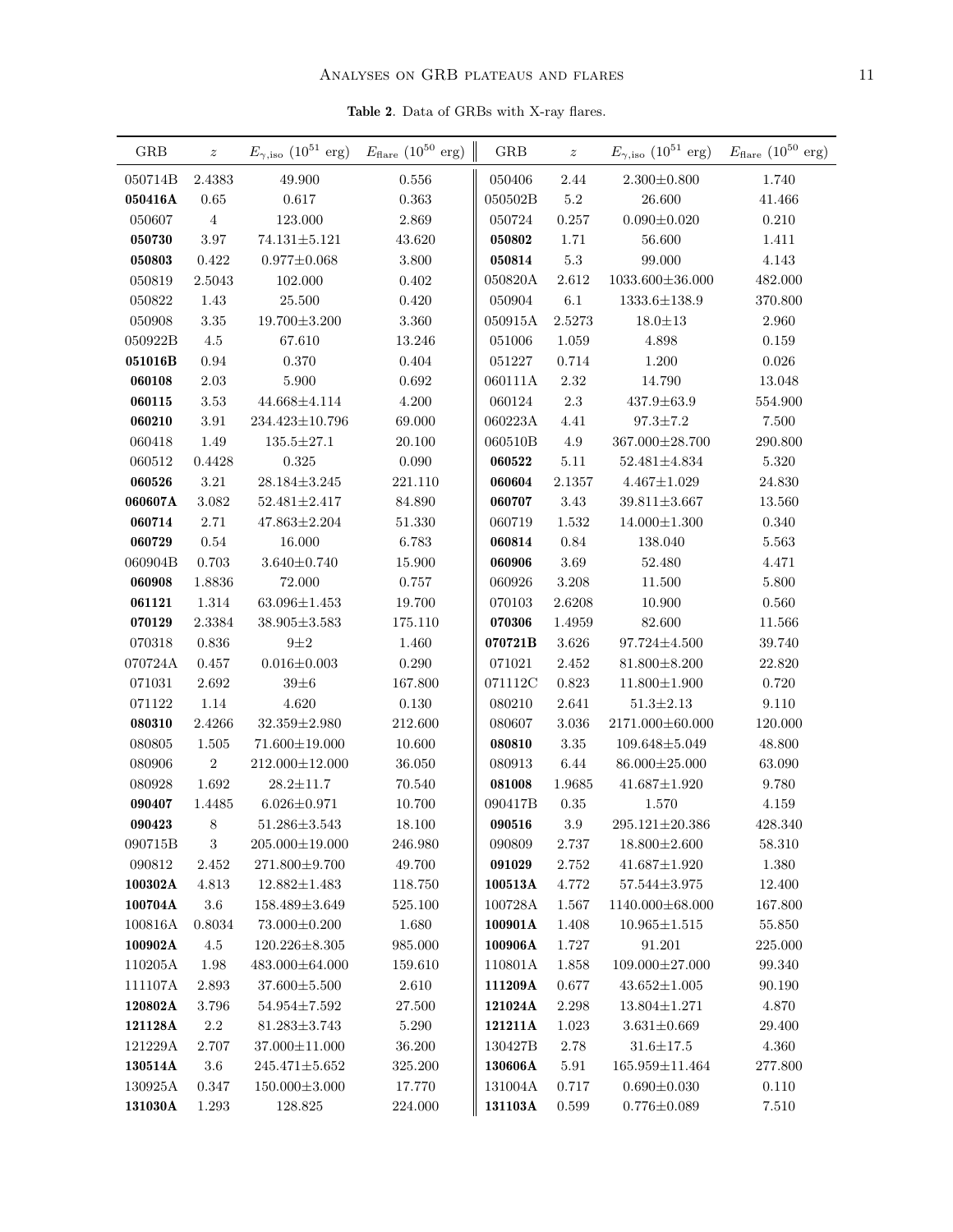| 131117A | 4.042 | $10.300 + 1.800$   | 6.190   | 140114A | 3     | $63.096 + 1.453$     | 402.100 |
|---------|-------|--------------------|---------|---------|-------|----------------------|---------|
| 140206A | 2.73  | $269.153\pm 6.197$ | 275.000 | 140301A | 1.416 | $9.500 + 1.800$      | 1.390   |
| 140304A | 5.283 | $57.544 + 3.975$   | 161.900 | 140430A | 1.6   | $7.244 + 1.168$      | 34.470  |
| 140506A | 0.889 | $14.000 \pm 1.400$ | 67.330  | 140512A | 0.725 | $19.498 \pm 0.449$   | 8.040   |
| 140515A | 6.32  | $53.800 + 5.800$   | 56.300  | 140710A | 0.558 | 0.257                | 0.150   |
| 141221A | 1.452 | $24.600 + 0.350$   | 3.850   | 150206A | 2.087 | $619.000 \pm 45.000$ | 346.000 |
|         |       |                    |         |         |       |                      |         |